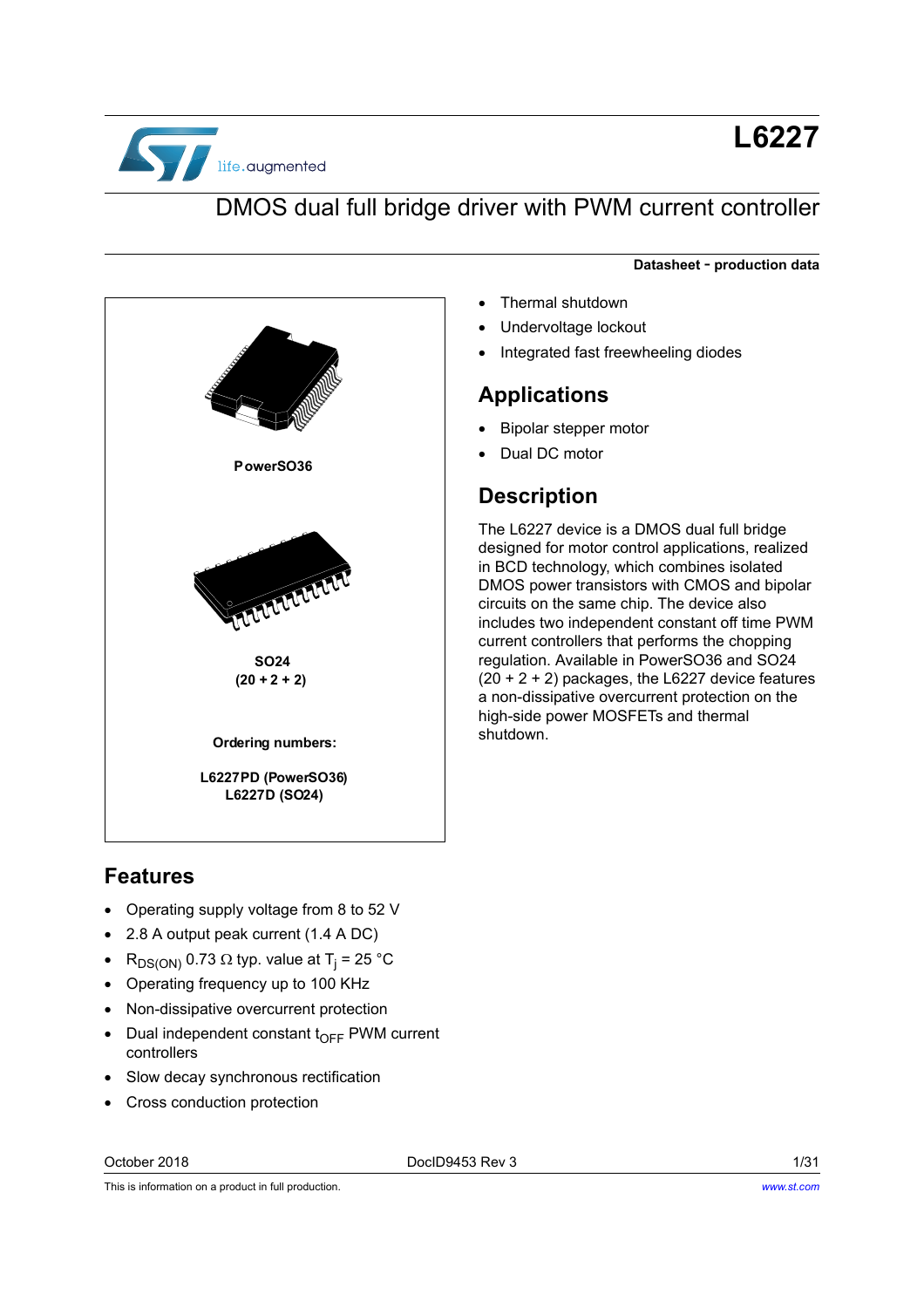# **Contents**

| 1              |     |                                                        |  |  |  |  |  |  |
|----------------|-----|--------------------------------------------------------|--|--|--|--|--|--|
| $\mathbf 2$    |     |                                                        |  |  |  |  |  |  |
| 3              |     |                                                        |  |  |  |  |  |  |
| 4              |     |                                                        |  |  |  |  |  |  |
| 5              |     |                                                        |  |  |  |  |  |  |
|                | 5.1 |                                                        |  |  |  |  |  |  |
|                | 5.2 |                                                        |  |  |  |  |  |  |
| 6              |     |                                                        |  |  |  |  |  |  |
| $\overline{7}$ |     |                                                        |  |  |  |  |  |  |
|                | 7.1 |                                                        |  |  |  |  |  |  |
|                | 7.2 |                                                        |  |  |  |  |  |  |
| 8              |     |                                                        |  |  |  |  |  |  |
|                | 8.1 | Output current capability and IC power dissipation  24 |  |  |  |  |  |  |
|                | 8.2 |                                                        |  |  |  |  |  |  |
| 9              |     |                                                        |  |  |  |  |  |  |
|                | 9.1 |                                                        |  |  |  |  |  |  |
|                | 9.2 |                                                        |  |  |  |  |  |  |
| 10             |     |                                                        |  |  |  |  |  |  |

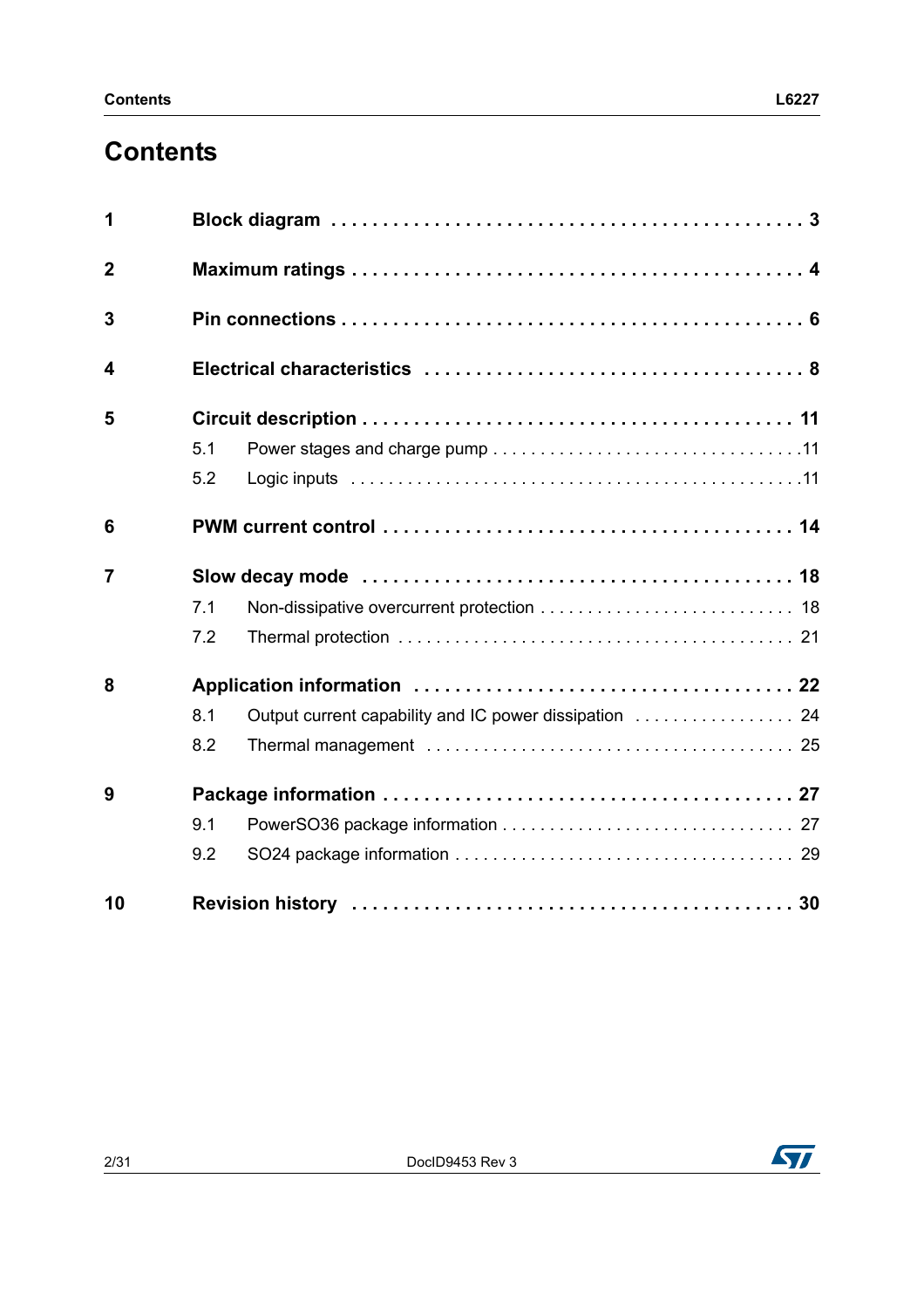# <span id="page-2-0"></span>**1 Block diagram**



**Figure 1. Block diagram**

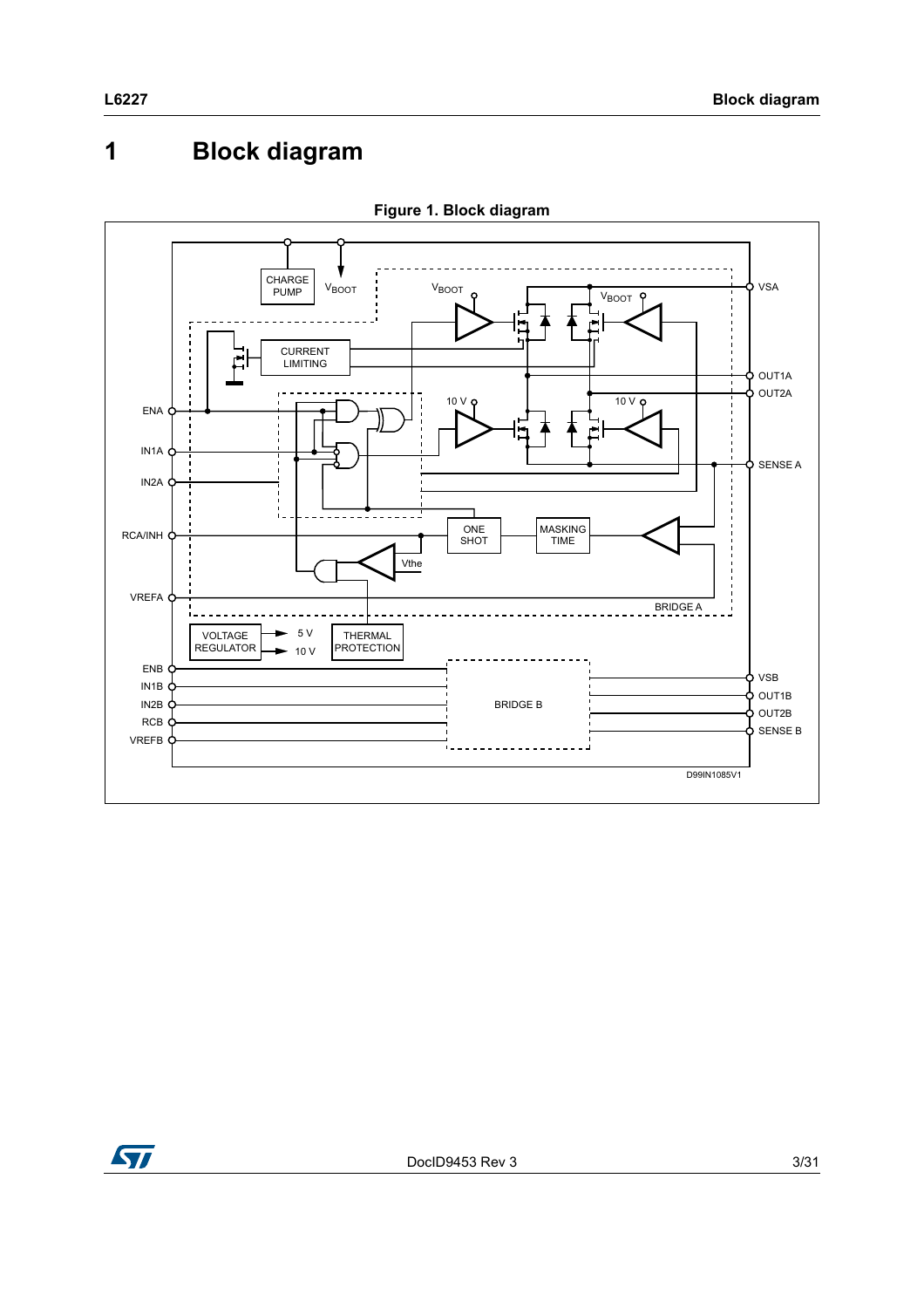# <span id="page-3-0"></span>**2 Maximum ratings**

| Symbol                                           | <b>Parameter</b>                                                                                                                                                                        | <b>Test conditions</b>                                                             | Value          | Unit            |
|--------------------------------------------------|-----------------------------------------------------------------------------------------------------------------------------------------------------------------------------------------|------------------------------------------------------------------------------------|----------------|-----------------|
| $V_{\rm S}$                                      | Supply voltage                                                                                                                                                                          | $V_{SA} = V_{SB} = V_S$                                                            | 60             | V               |
| $V_{OD}$                                         | Differential voltage between<br>$VS_A$ , OUT1 <sub>A</sub> , OUT2 <sub>A</sub> , SENSE <sub>A</sub> and<br>VS <sub>B</sub> , OUT1 <sub>B</sub> , OUT2 <sub>B</sub> , SENSE <sub>B</sub> | $V_{SA} = V_{SB} = V_S = 60 V;$<br>$V_{\text{SENSEA}}$ = $V_{\text{SENSEB}}$ = GND | 60             | $\vee$          |
| $V_{\text{BOOT}}$                                | Bootstrap peak voltage                                                                                                                                                                  | $V_{SA} = V_{SB} = V_S$                                                            | $V_S$ + 10     | V               |
| $V_{IN}$ , $V_{EN}$                              | Input and enable voltage range                                                                                                                                                          | -                                                                                  | $-0.3$ to $+7$ | $\vee$          |
| V <sub>REFA</sub> ,<br><b>V<sub>REFB</sub></b>   | Voltage range at pins V <sub>REFA</sub> and V <sub>REFB</sub>                                                                                                                           |                                                                                    | $-0.3$ to $+7$ | $\vee$          |
| $V_{RCA}$<br>$V_{RCB}$                           | Voltage range at pins $RC_A$ and $RC_B$                                                                                                                                                 |                                                                                    | $-0.3$ to $+7$ | $\vee$          |
| VSENSEA,<br>V <sub>SENSEB</sub>                  | Voltage range at pins $SENSE_A$ and $SENSE_B$                                                                                                                                           |                                                                                    | $-1$ to $+4$   | $\vee$          |
| $Is$ (peak)                                      | Pulsed supply current (for each $V_S$ pin), internally<br>limited by the overcurrent protection                                                                                         | $V_{SA} = V_{SB} = V_{S}$ ;<br>$t_{\text{PULSE}}$ < 1 ms                           | 3.55           | A               |
| l <sub>S</sub>                                   | RMS supply current (for each $V_S$ pin)                                                                                                                                                 | $V_{SA} = V_{SB} = V_S$                                                            | 1.4            | A               |
| $\mathsf{T}_{\text{stg}},\mathsf{T}_{\text{OP}}$ | Storage and operating temperature range                                                                                                                                                 |                                                                                    | $-40$ to 150   | $\rm ^{\circ}C$ |

| Table 1. Absolute maximum ratings |
|-----------------------------------|
|-----------------------------------|

#### **Table 2. Recommended operating conditions**

<span id="page-3-1"></span>

| Symbol                                         | <b>Parameter</b>                                                                                                                                       | <b>Test conditions</b>                                                   | Min.       | Max.   | <b>Unit</b> |
|------------------------------------------------|--------------------------------------------------------------------------------------------------------------------------------------------------------|--------------------------------------------------------------------------|------------|--------|-------------|
| $V_S$                                          | Supply voltage                                                                                                                                         | $V_{SA} = V_{SB} = V_S$                                                  | 8          | 52     | $\vee$      |
| $V_{OD}$                                       | Differential voltage between<br>$VS_A$ , OUT1 <sub>A</sub> , OUT2 <sub>A</sub> , SENSE <sub>A</sub> and<br>$VS_B$ , OUT1 $_B$ , OUT2 $_B$ , SENSE $_B$ | $V_{SA} = V_{SB} = V_{S}$ ;<br>V <sub>SENSEA</sub> = V <sub>SENSEB</sub> |            | 52     | v           |
| V <sub>REFA</sub> ,<br><b>V<sub>REFB</sub></b> | Voltage range at pins $V_{RFFA}$ and $V_{RFFB}$                                                                                                        |                                                                          | $-0.1$     | 5      | V           |
| V <sub>SENSEA,</sub><br>V <sub>SENSEB</sub>    | Voltage range at pins $SENSE_A$ and $SENSE_B$                                                                                                          | (pulsed $t_W < t_{rr}$ )<br>(DC)                                         | -6<br>$-1$ | 6<br>1 | $\vee$<br>ν |
| $I_{\text{OUT}}$                               | RMS output current                                                                                                                                     | -                                                                        | ۰          | 1.4    | A           |
| $\mathsf{f}_\mathsf{sw}$                       | Switching frequency                                                                                                                                    |                                                                          | -          | 100    | <b>KHz</b>  |

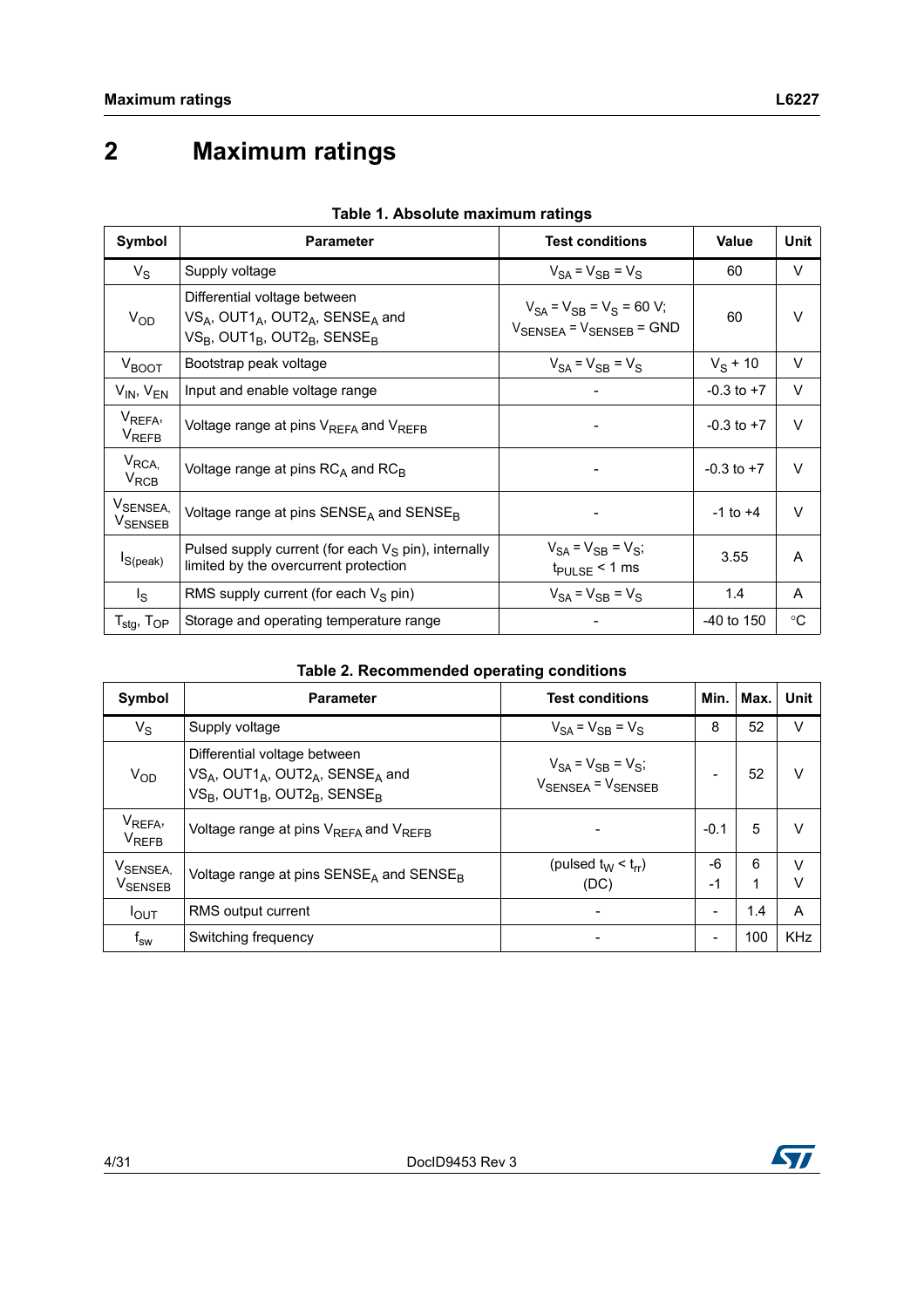| <b>Symbol</b>                                                     | <b>Description</b>                                         | <b>SO24</b> | PowerSO36 | Unit          |
|-------------------------------------------------------------------|------------------------------------------------------------|-------------|-----------|---------------|
| $R_{th-j-pins}$                                                   | Maximum thermal resistance junction pins                   | 15          |           | °C/W          |
| $R_{th-j-case}$                                                   | Maximum thermal resistance junction case                   |             | 2         | °C/W          |
| $\mathsf{R}_{\mathsf{th}\text{-}\mathsf{j}\text{-}\mathsf{amb1}}$ | Maximum thermal resistance junction ambient <sup>(1)</sup> | 52          |           | $\degree$ C/W |
| $R_{th-j-amb1}$                                                   | Maximum thermal resistance junction ambient <sup>(2)</sup> |             | 36        | $\degree$ C/W |
| $R_{th-j-amb1}$                                                   | Maximum thermal resistance junction ambient <sup>(3)</sup> |             | 16        | $\degree$ C/W |
| $R_{th-j-amb2}$                                                   | Maximum thermal resistance junction ambient <sup>(4)</sup> | 78          | 63        | $\degree$ C/W |

1. Mounted on a multilayer FR4 PCB with a dissipating copper surface on the bottom side of 6 cm<sup>2</sup> (with a thickness of 35  $\mu$ m).

2. Mounted on a multilayer FR4 PCB with a dissipating copper surface on the top side of 6  $cm<sup>2</sup>$ (with a thickness of 35 µm).

3. Mounted on a multilayer FR4 PCB with a dissipating copper surface on the top side of 6 cm<sup>2</sup> (with a thickness of 35 µm), 16 via holes and a ground layer.

4. Mounted on a multilayer FR4 PCB without any heat sinking surface on the board.

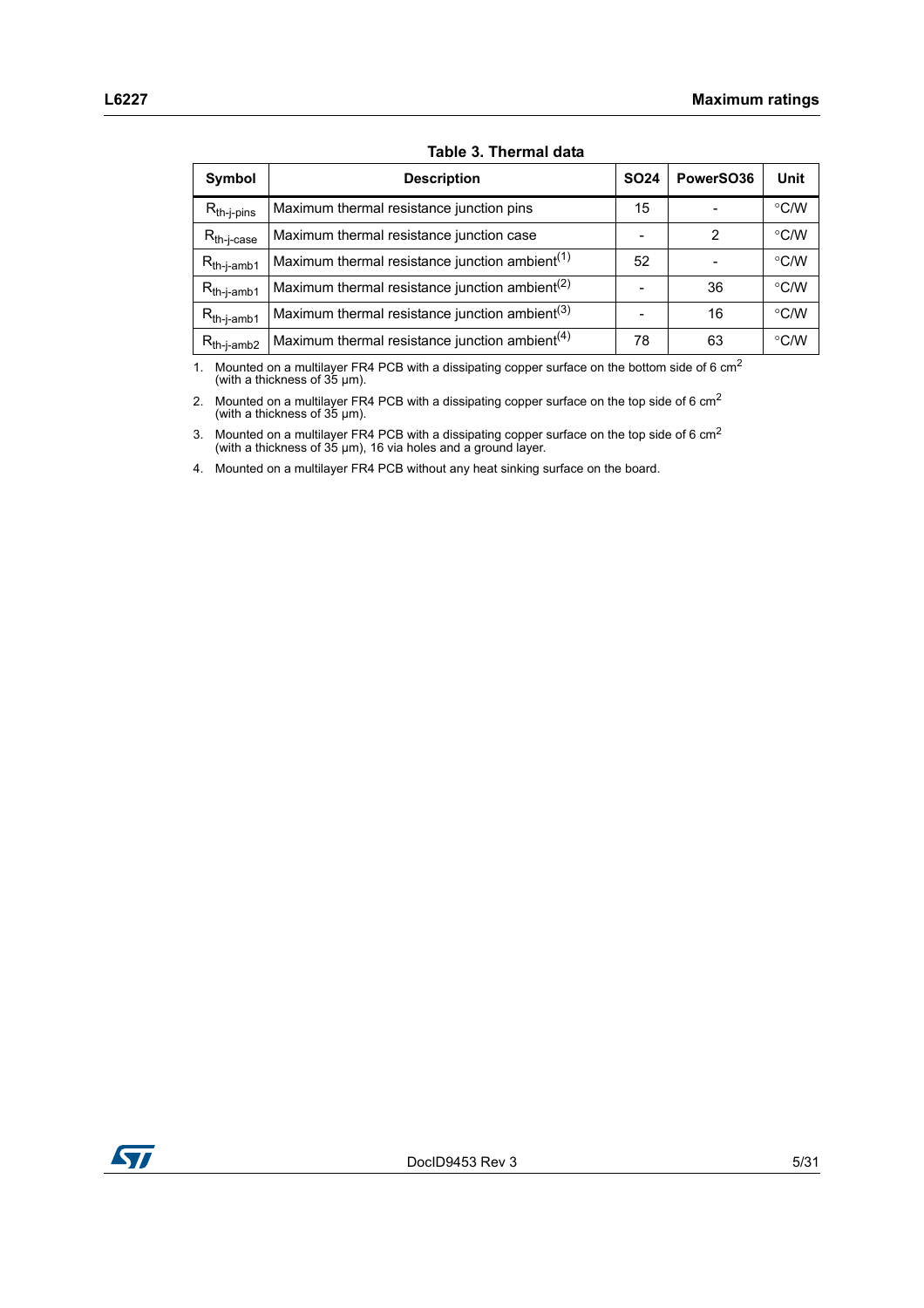<span id="page-5-0"></span>

```
Figure 2. Pin connections (top view)
```
1. The slug is internally connected to pins 1, 18, 19 and 36 (GND pins).

**Table 4. Pin description**

<span id="page-5-1"></span>

| Package        |           |                           |              |                                                                                                                                         |
|----------------|-----------|---------------------------|--------------|-----------------------------------------------------------------------------------------------------------------------------------------|
| <b>SO24</b>    | PowerSO36 | <b>Name</b>               | <b>Type</b>  | <b>Function</b>                                                                                                                         |
| Pin no.        | Pin no.   |                           |              |                                                                                                                                         |
| 1              | 10        | $IN1_A$                   | Logic input  | Bridge A logic input 1.                                                                                                                 |
| $\overline{2}$ | 11        | $IN2_A$                   | Logic input  | Bridge A logic input 2.                                                                                                                 |
| 3              | 12        | <b>SENSE</b> <sub>A</sub> | Power supply | Bridge A source pin. This pin must be connected to<br>power ground through a sensing power resistor.                                    |
| 4              | 13        | RC <sub>A</sub>           | RC pin       | RC network pin. A parallel RC network connected<br>between this pin and ground sets the current controller<br>OFF-time of the bridge A. |
| 5              | 15        | OUT1 <sub>A</sub>         | Power output | Bridge A output 1.                                                                                                                      |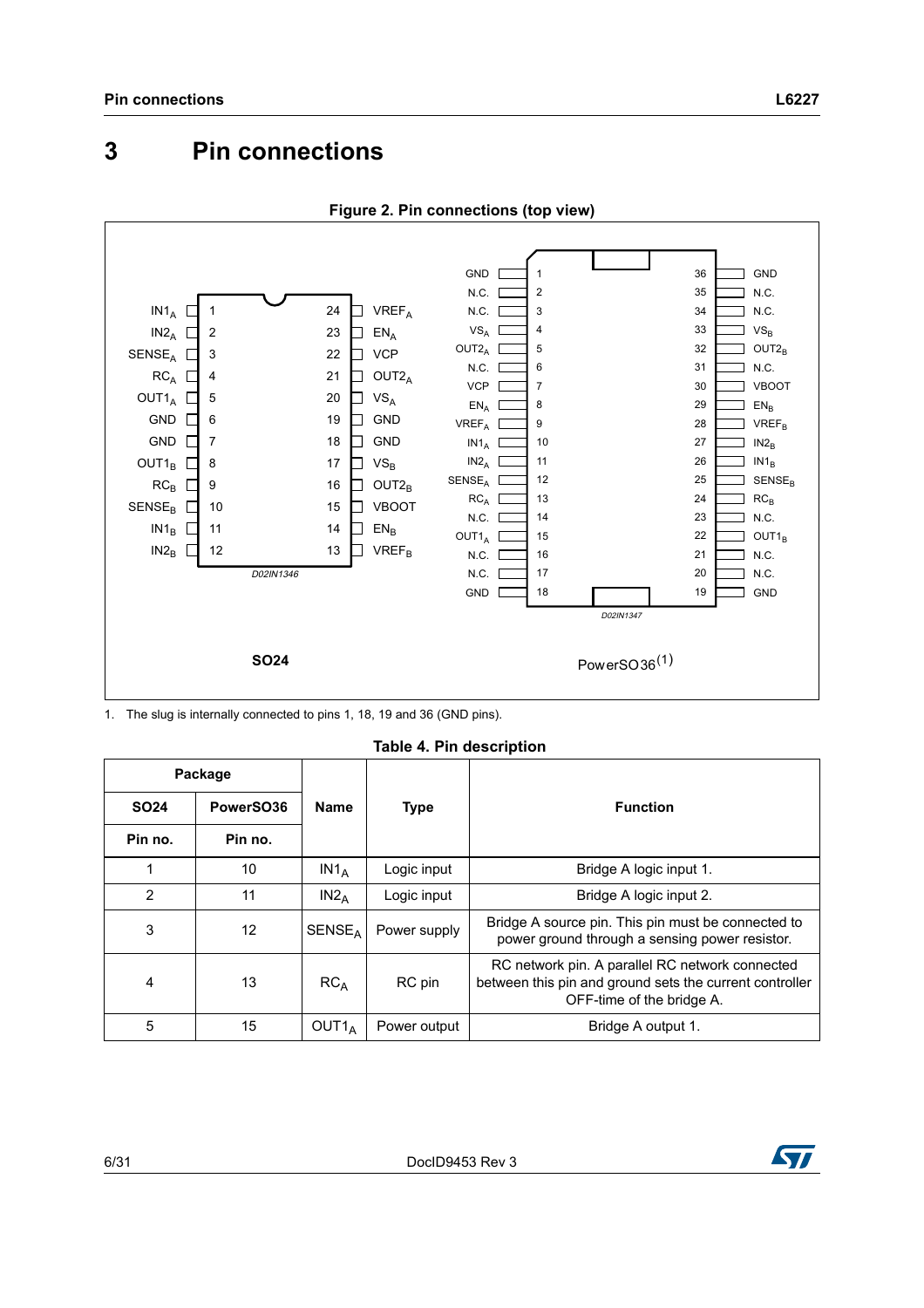|              | Package       |                         |                                         |                                                                                                                                                                                                                                                                                                      |
|--------------|---------------|-------------------------|-----------------------------------------|------------------------------------------------------------------------------------------------------------------------------------------------------------------------------------------------------------------------------------------------------------------------------------------------------|
| <b>SO24</b>  | PowerSO36     | <b>Name</b>             | <b>Type</b>                             | <b>Function</b>                                                                                                                                                                                                                                                                                      |
| Pin no.      | Pin no.       |                         |                                         |                                                                                                                                                                                                                                                                                                      |
| 6, 7, 18, 19 | 1, 18, 19, 36 | <b>GND</b>              | <b>GND</b>                              | Signal ground terminals. In SO packages, these pins<br>are also used for heat dissipation toward the PCB.                                                                                                                                                                                            |
| 8            | 22            | $OUT1_B$                | Power output                            | Bridge B output 1.                                                                                                                                                                                                                                                                                   |
| 9            | 24            | $RC_B$                  | RC pin                                  | RC network pin. A parallel RC network connected<br>between this pin and ground sets the current controller<br>OFF-time of the bridge B.                                                                                                                                                              |
| 10           | 25            | SENSE <sub>B</sub>      | Power supply                            | Bridge B source pin. This pin must be connected to<br>power ground through a sensing power resistor.                                                                                                                                                                                                 |
| 11           | 26            | IN1 <sub>B</sub>        | Logic input                             | Bridge B input 1                                                                                                                                                                                                                                                                                     |
| 12           | 27            | $IN2_B$                 | Logic input                             | Bridge B input 2                                                                                                                                                                                                                                                                                     |
| 13           | 28            | <b>VREF<sub>B</sub></b> | Analog input                            | Bridge B current controller reference voltage.<br>Do not leave this pin open or connect to GND.                                                                                                                                                                                                      |
| 14           | 29            | $EN_B$                  | Logic input <sup><math>(1)</math></sup> | Bridge B enable. LOW logic level switches OFF all<br>power MOSFETs of bridge B. This pin is also<br>connected to the collector of the overcurrent and<br>thermal protection transistor to implement overcurrent<br>protection.<br>If not used, it has to be connected to +5 V through<br>a resistor. |
| 15           | 30            | <b>VBOOT</b>            | Supply voltage                          | Bootstrap voltage needed for driving the upper power<br>MOSFETs of both bridge A and bridge B.                                                                                                                                                                                                       |
| 16           | 32            | $OUT2_B$                | Power output                            | Bridge B output 2.                                                                                                                                                                                                                                                                                   |
| 17           | 33            | $VS_B$                  | Power supply                            | Bridge B power supply voltage. It must be connected to<br>the supply voltage together with pin VS <sub>A</sub> .                                                                                                                                                                                     |
| 20           | 4             | VS <sub>A</sub>         | Power supply                            | Bridge A power supply voltage. It must be connected to<br>the supply voltage together with pin VS <sub>B</sub> .                                                                                                                                                                                     |
| 21           | 5             | OUT <sub>2</sub>        | Power output                            | Bridge A output 2.                                                                                                                                                                                                                                                                                   |
| 22           | 7             | VCP                     | Output                                  | Charge pump oscillator output.                                                                                                                                                                                                                                                                       |
| 23           | 8             | $EN_A$                  | Logic input <sup><math>(1)</math></sup> | Bridge A enable. LOW logic level switches OFF all<br>power MOSFETs of bridge A. This pin is also<br>connected to the collector of the overcurrent and<br>thermal protection transistor to implement overcurrent<br>protection.<br>If not used, it has to be connected to +5 V through<br>a resistor. |
| 24           | 9             | <b>VREFA</b>            | Analog input                            | Bridge A current controller reference voltage.<br>Do not leave this pin open or connect to GND.                                                                                                                                                                                                      |

**Table 4. Pin description (continued)**

1. Also connected at the output drain of the overcurrent and thermal protection MOSFET. Therefore, it has to be driven putting in series a resistor with a value in the range of 2.2 K $\Omega$  - 180 K $\Omega$ , recommended 100 K $\Omega$ 

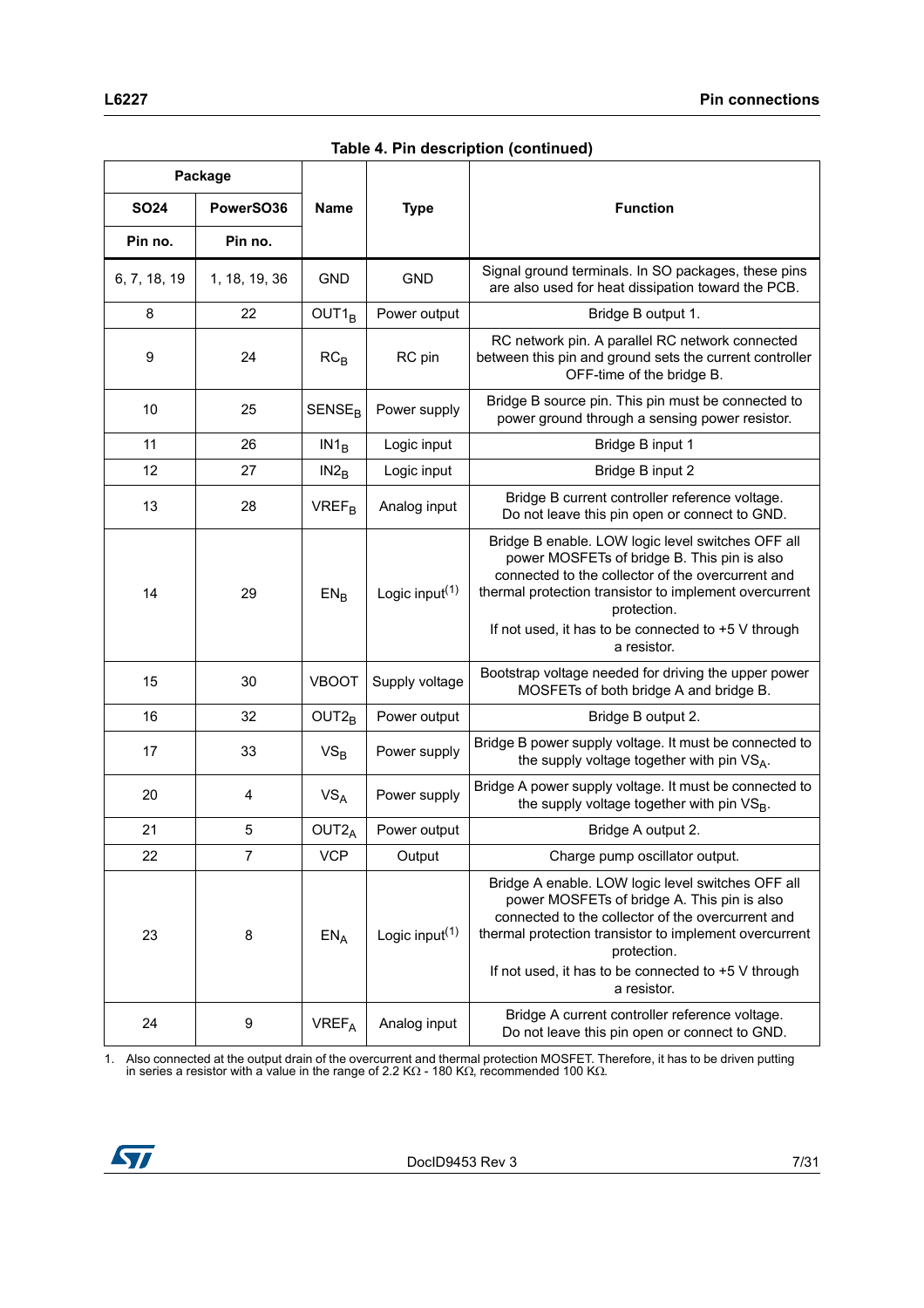# <span id="page-7-0"></span>**4 Electrical characteristics**

| Symbol                      | <b>Parameter</b>                                 | $(1amb - 2o$ C, $vs - 4o$ V, unless otherwise specified)<br><b>Test conditions</b> | Min.                     | Typ.                     | Max.           | <b>Unit</b>     |
|-----------------------------|--------------------------------------------------|------------------------------------------------------------------------------------|--------------------------|--------------------------|----------------|-----------------|
| $V_{\text{Sth}(\text{ON})}$ | Turn-on threshold                                |                                                                                    | 5.8                      | 6.3                      | 6.8            | V               |
| $V_{\text{Sth(OFF)}}$       | Turn-off threshold                               |                                                                                    | 5                        | 5.5                      | 6              | V               |
| $I_{\rm S}$                 | Quiescent supply current                         | All bridges OFF;<br>T <sub>i</sub> = -25 °C to 125 °C <sup>(1)</sup>               | -                        | 5                        | 10             | mA              |
| $T_{j(OFF)}$                | Thermal shutdown temperature                     |                                                                                    | $\blacksquare$           | 165                      | $\overline{a}$ | $\rm ^{\circ}C$ |
|                             | <b>Output DMOS transistors</b>                   |                                                                                    |                          |                          |                |                 |
|                             | High-side + low-side switch ON                   | $T_j$ = 25 °C                                                                      | $\overline{\phantom{a}}$ | 1.47                     | 1.69           | W               |
| $R_{DS(ON)}$                | resistance                                       | $T_i = 125 °C^{(1)}$                                                               | $\blacksquare$           | 2.35                     | 2.7            | W               |
|                             |                                                  | EN = low; OUT = $V_S$                                                              | $\frac{1}{2}$            | $\overline{a}$           | $\overline{2}$ | mA              |
| $I_{DSS}$                   | Leakage current                                  | $EN = low$ ; $OUT = GND$                                                           | $-0.3$                   |                          | $\overline{a}$ | mA              |
| Source drain diodes         |                                                  |                                                                                    |                          |                          |                |                 |
| $V_{SD}$                    | Forward ON voltage                               | $I_{SD} = 1.4 A$ , EN = LOW                                                        | $\blacksquare$           | 1.15                     | 1.3            | V               |
| $t_{rr}$                    | Reverse recovery time                            | $I_f = 1.4 A$                                                                      | $\qquad \qquad -$        | 300                      | L,             | ns              |
| $t_{fr}$                    | Forward recovery time                            |                                                                                    | $\overline{\phantom{a}}$ | 200                      | $\overline{a}$ | ns              |
| Logic input                 |                                                  |                                                                                    |                          |                          |                |                 |
| $V_{IL}$                    | Low level logic input voltage                    |                                                                                    | $-0.3$                   | $\overline{a}$           | 0.8            | V               |
| V <sub>IH</sub>             | High level logic input voltage                   |                                                                                    | $\overline{2}$           |                          | $\overline{7}$ | V               |
| Ι <sub>ΙL</sub>             | Low level logic input current                    | GND logic input voltage                                                            | $-10$                    | $\overline{a}$           |                | μA              |
| Iщ                          | High level logic input current                   | 7 V logic input voltage                                                            | $\blacksquare$           | $\overline{\phantom{0}}$ | 10             | μA              |
| $V_{th(ON)}$                | Turn-on input threshold                          |                                                                                    | $\overline{\phantom{a}}$ | 1.8                      | 2.0            | V               |
| $V_{th(OFF)}$               | Turn-off input threshold                         |                                                                                    | 0.8                      | 1.3                      | L,             | V               |
| $V_{th(HYS)}$               | Input threshold hysteresis                       |                                                                                    | 0.25                     | 0.5                      |                | V               |
|                             | <b>Switching characteristics</b>                 |                                                                                    |                          |                          |                |                 |
| $t_{D(0n)EN}$               | Enable to out turn ON delay time <sup>(2)</sup>  | I <sub>LOAD</sub> = 1.4 A, resistive load                                          | 500                      | $\frac{1}{2}$            | 800            | ns              |
| $t_{D(0n)IN}$               | Input to out turn ON delay time                  | $I_{\text{LOAD}}$ = 1.4 A, resistive load<br>(deadtime included)                   | -                        | 1.9                      |                | μs              |
| t <sub>RISE</sub>           | Output rise time <sup>(2)</sup>                  | $I_{\text{LOAD}}$ = 1.4 A, resistive load                                          | 40                       |                          | 250            | ns              |
| $t_{D(off)EN}$              | Enable to out turn OFF delay time <sup>(2)</sup> | $I_{\text{LOAD}}$ = 1.4 A, resistive load                                          | 500                      | 800                      | 1000           | ns              |
| $t_{D(off)IN}$              | Input to out turn OFF delay time                 | I <sub>LOAD</sub> = 1.4 A, resistive load                                          | 500                      | 800                      | 1000           | ns              |
| t <sub>FALL</sub>           | Output fall time <sup>(2)</sup>                  | I <sub>LOAD</sub> = 1.4 A, resistive load                                          | 40                       | $\frac{1}{2}$            | 250            | ns              |
| $t_{dt}$                    | Deadtime protection                              |                                                                                    | 0.5                      | 1                        |                | μs              |
| $f_{\mathsf{CP}}$           | Charge pump frequency                            | -25 °C < T <sub>i</sub> < 125 °C                                                   | $\overline{a}$           | 0.6                      | $\mathbf{1}$   | MHz             |

#### **Table 5. Electrical characteristics**   $(T_{sub} = 25 \degree C$ ,  $V_s = 48$  V, unless otherwise specified)

8/31 DocID9453 Rev 3

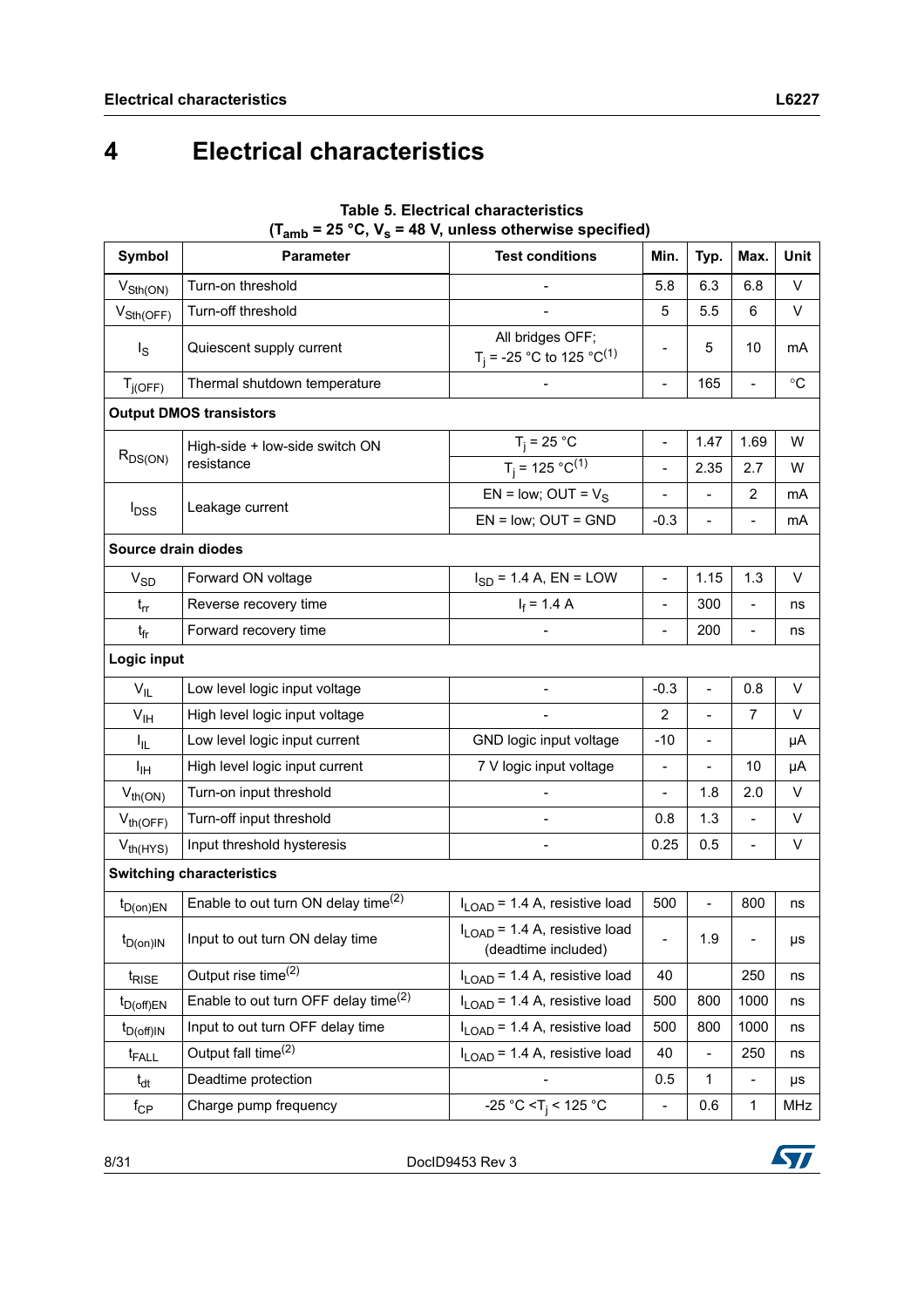| ∖∙amp<br>-, - s                    |                                                                 |                                                      |                          |      |                              |      |  |
|------------------------------------|-----------------------------------------------------------------|------------------------------------------------------|--------------------------|------|------------------------------|------|--|
| Symbol                             | <b>Parameter</b>                                                | <b>Test conditions</b>                               | Min.                     | Typ. | Max.                         | Unit |  |
|                                    | PWM comparator and monostable                                   |                                                      |                          |      |                              |      |  |
| I <sub>RCA,</sub> I <sub>RCB</sub> | Source current at pins $RC_A$ and $RC_B$                        | $V_{RCA}$ = $V_{RCB}$ = 2.5 V                        | 3.5                      | 5.5  |                              | mA   |  |
| Voffset                            | Offset voltage on sense comparator                              | $V_{REFA}$ , $V_{REFB}$ = 0.5 V                      | $\overline{\phantom{a}}$ | ±5   | $\qquad \qquad \blacksquare$ | mV   |  |
| t <sub>PROP</sub>                  | Turn OFF propagation delay <sup>(3)</sup>                       |                                                      | $\overline{\phantom{a}}$ | 500  | $\overline{\phantom{a}}$     | ns   |  |
| <sup>t</sup> BLANK                 | Internal blanking time on SENSE pins                            |                                                      |                          | 1    | $\overline{\phantom{a}}$     | μs   |  |
| $t_{ON(MIN)}$                      | Minimum On time                                                 |                                                      | $\overline{\phantom{a}}$ | 2.5  | 3                            | μs   |  |
| $t_{\text{OFF}}$                   | PWM recirculation time                                          | $R_{OFF}$ = 20 K $\Omega$ ; C <sub>OFF</sub> = 1 nF  | $\overline{\phantom{a}}$ | 13   | $\overline{\phantom{a}}$     | μs   |  |
|                                    |                                                                 | $R_{OFF}$ = 100 K $\Omega$ ; C <sub>OFF</sub> = 1 nF | $\overline{\phantom{0}}$ | 61   | $\qquad \qquad \blacksquare$ | μs   |  |
| $I_{BIAS}$                         | Input bias current at pins VREFA and<br><b>VREF<sub>R</sub></b> |                                                      |                          |      | 10                           | μA   |  |
| <b>Overcurrent protection</b>      |                                                                 |                                                      |                          |      |                              |      |  |
| <b>I</b> SOVER                     | Input supply overcurrent protection<br>threshold                | T <sub>i</sub> = -25 °C to 125 °C <sup>(1)</sup>     | 2                        | 2.8  | 3.55                         | A    |  |
| $R_{OPDR}$                         | Open drain ON resistance                                        | $l = 4 mA$                                           | $\blacksquare$           | 40   | 60                           | W    |  |
| $t_{\text{OCD(ON)}}$               | OCD turn-on delay time $(4)$                                    | $I = 4$ mA; $C_{FN}$ < 100 pF                        | $\overline{\phantom{a}}$ | 200  |                              | ns   |  |
| $t_{\text{OCD(OFF)}}$              | OCD turn-off delay time $(4)$                                   | $I = 4$ mA; $C_{FN}$ < 100 pF                        | $\overline{\phantom{a}}$ | 100  | $\overline{\phantom{a}}$     | ns   |  |

#### **Table 5. Electrical characteristics**   $(T_{\text{sub}} = 25 \text{ °C}$ ,  $V_s = 48 \text{ V}$ , unless otherwise specified) (continued)

1. Tested at 25 °C in a restricted range and guaranteed by characterization.

2. See *[Figure 3: Switching characteristic definition](#page-8-0)*.

3. Measured applying a voltage of 1 V to pin SENSE and a voltage drop from 2 V to 0 V to pin VREF.

4. See *[Figure 4: Overcurrent detection timing definition](#page-9-0)*.

<span id="page-8-0"></span>

#### **Figure 3. Switching characteristic definition**

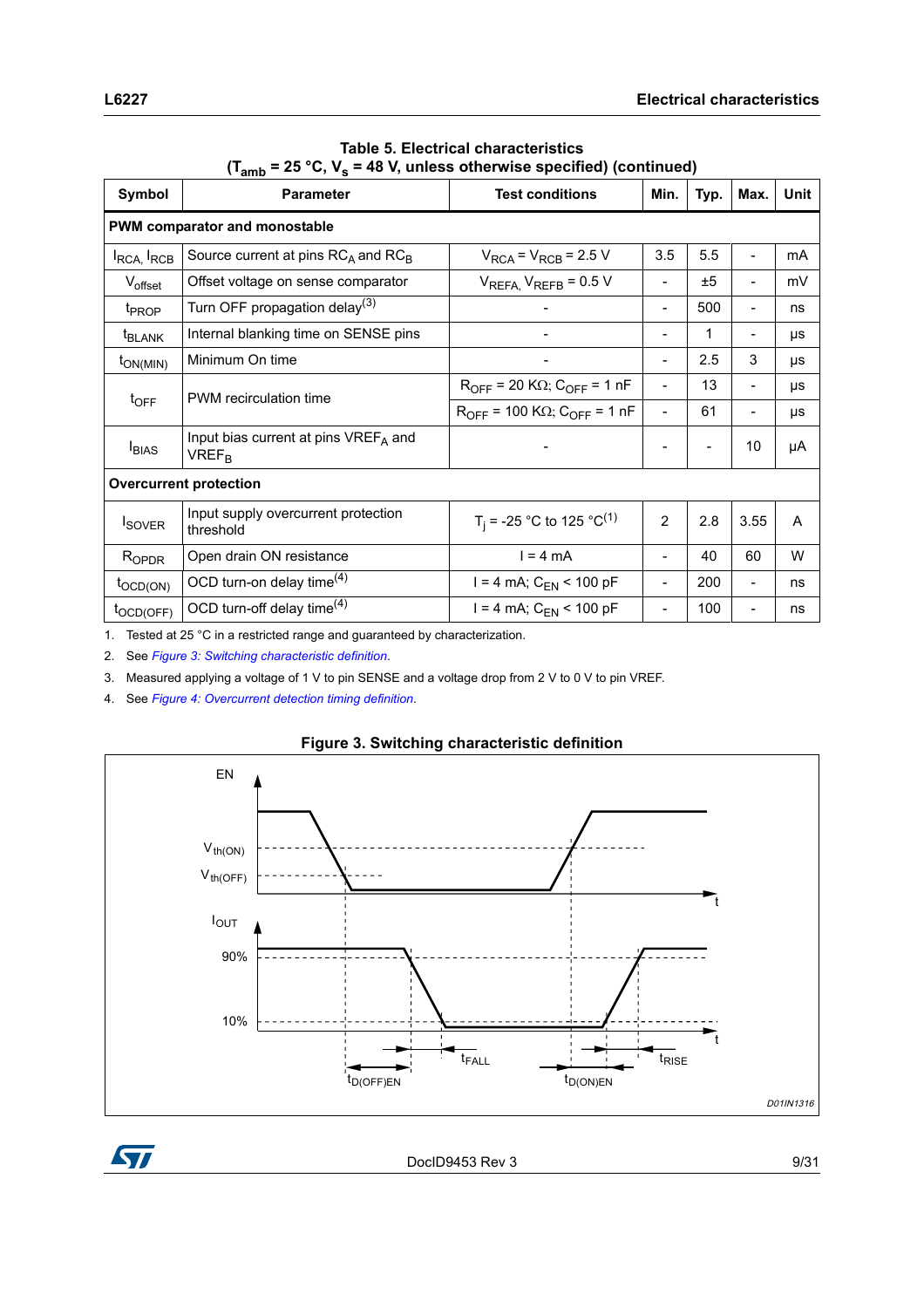<span id="page-9-0"></span>

**Figure 4. Overcurrent detection timing definition**

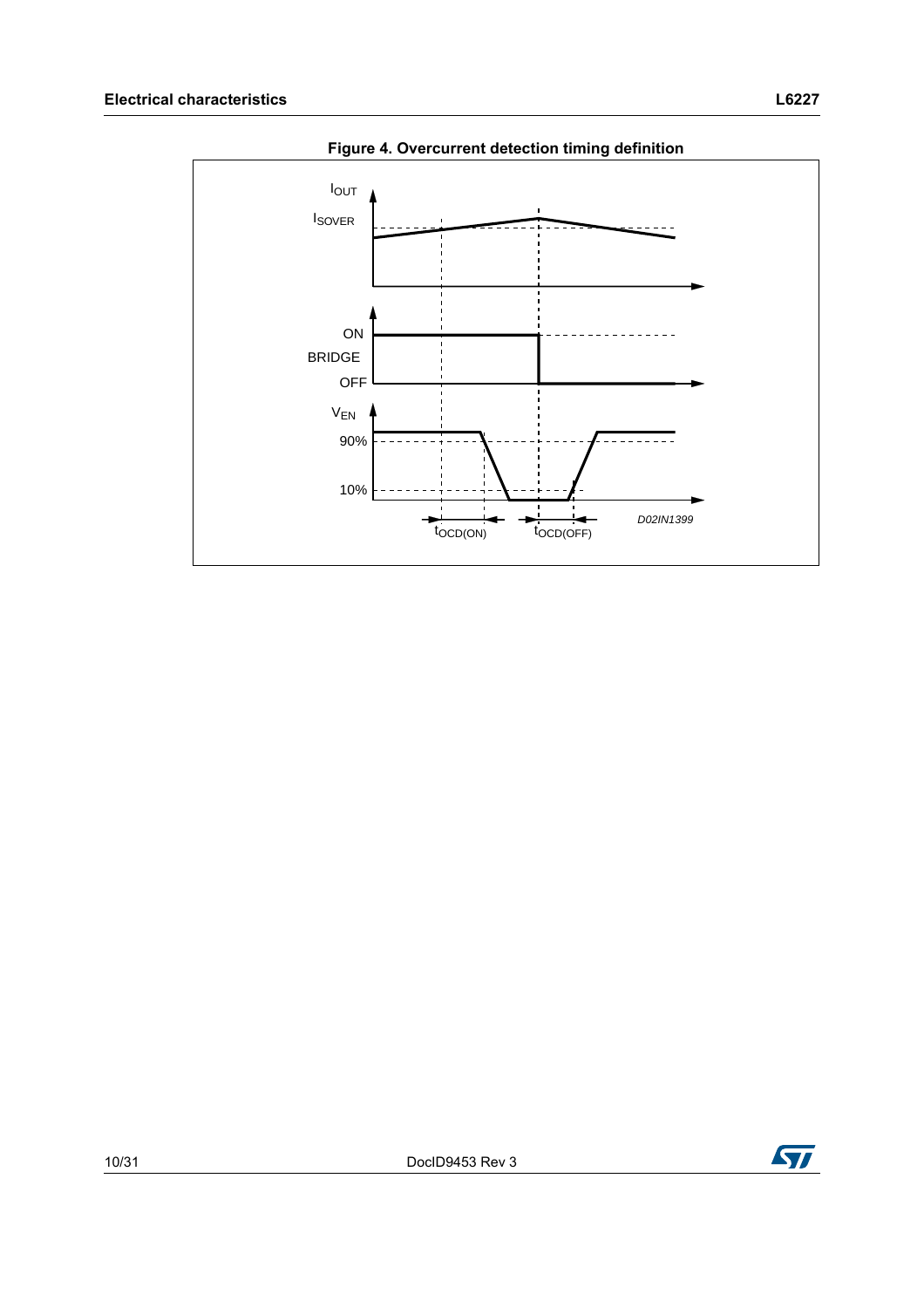## <span id="page-10-0"></span>**5 Circuit description**

#### <span id="page-10-1"></span>**5.1 Power stages and charge pump**

The L6227 device integrates two independent power MOS full bridges. Each power MOS has an R<sub>DS(ON)</sub> = 0.73  $\Omega$  (typical value at 25 °C), with intrinsic fast freewheeling diode. Cross conduction protection is achieved using a deadtime ( $t_d$  = 1  $\mu$ s typical) between the switch off and switch on of two power MOS in one leg of a bridge.

Using N-channel power MOS for the upper transistors in the bridge requires a gate drive voltage above the power supply voltage. The bootstrapped ( $V_{\text{BOOT}}$ ) supply is obtained through an internal oscillator and few external components to realize a charge pump circuit as shown in *[Figure 5](#page-10-3)*. The oscillator output (VCP) is a square wave at 600 kHz (typical) with 10 V amplitude. Recommended values/part numbers for the charge pump circuit are shown in *[Table 6](#page-10-4)*.

<span id="page-10-4"></span>

| - -<br>Component  | Value        |
|-------------------|--------------|
| $C_{\text{BOOT}}$ | 220 nF       |
| $C_{P}$           | 10 nF        |
| $R_{P}$           | 100 $\Omega$ |
| D1                | 1N4148       |
| D <sub>2</sub>    | 1N4148       |

**Table 6. Charge pump external components values**

<span id="page-10-3"></span>

**Figure 5. Charge pump circuit**

## <span id="page-10-2"></span>**5.2 Logic inputs**

Pins  $IN1_A$ ,  $IN2_B$ ,  $IN1_B$  and  $IN2_B$  are TTL/CMOS compatible logic inputs. The internal structure is shown in *[Figure 6](#page-11-0)*. Typical value for turn-on and turn-off thresholds are respectively  $V_{\text{thon}}$  = 1.8 V and  $V_{\text{thoff}}$  = 1.3 V.

Pins  $EN<sub>A</sub>$  and  $EN<sub>B</sub>$  have identical input structure with the exception that the drains of the overcurrent and thermal protection MOSFETs (one for the bridge A and one for the bridge B) are also connected to these pins. Due to these connections some care needs to be taken in driving these pins. The  $EN_A$  and  $EN_B$  inputs may be driven in one of two configurations as shown in *[Figure 7](#page-11-1)* or *[8](#page-11-2)*. If driven by an open drain (collector) structure,



DocID9453 Rev 3 11/31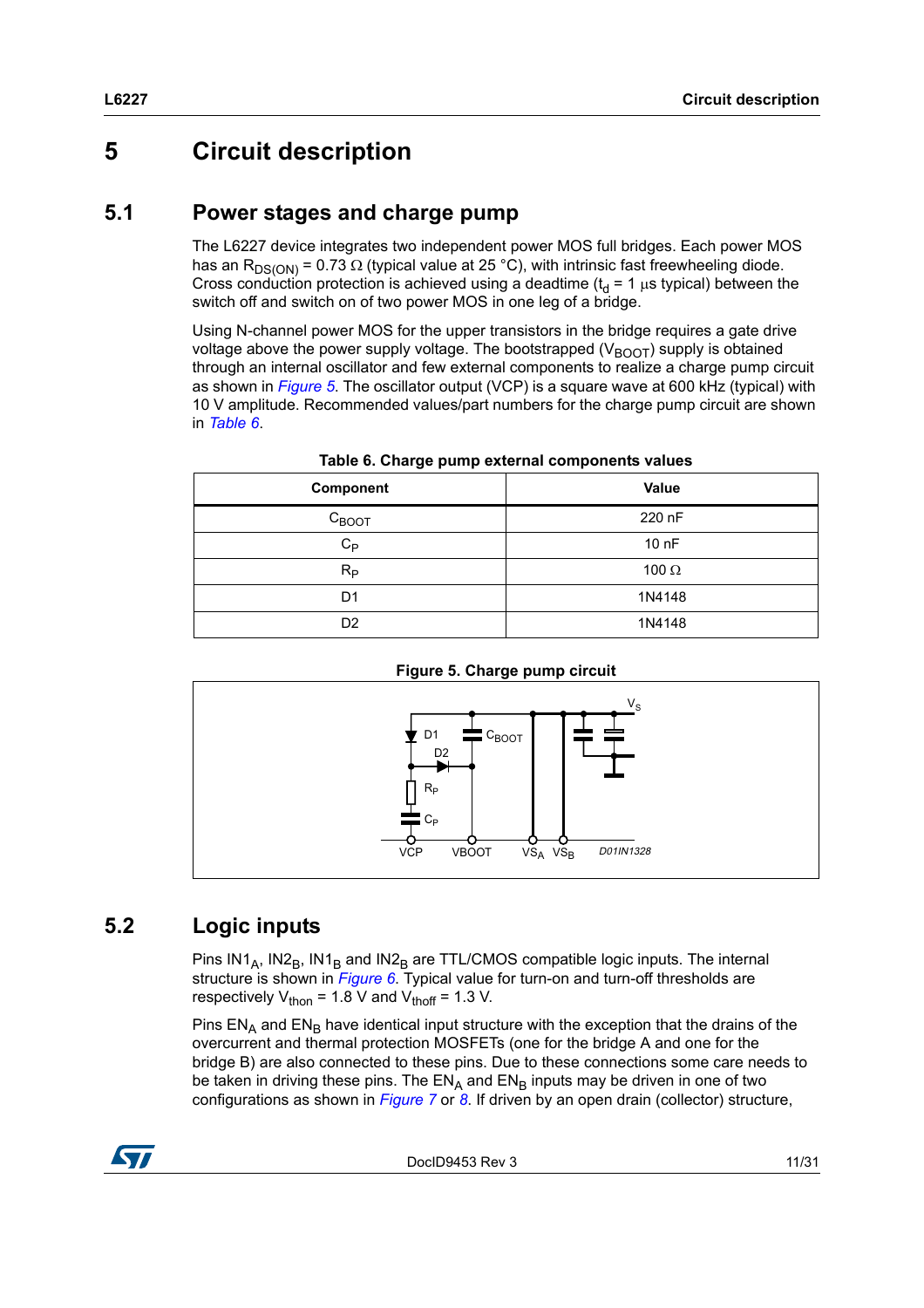a pull-up resistor  $R_{EN}$  and a capacitor  $C_{EN}$  are connected as shown in *[Figure 7](#page-11-1)*. If the driver is a standard push-pull structure the resistor  $R_{EN}$  and the capacitor  $C_{EN}$  are connected as shown in *[Figure 8](#page-11-2)*. The resistor R<sub>EN</sub> should be chosen in the range from 2.2 k $\Omega$  to 180 K $\Omega$ . Recommended values for  $R_{EN}$  and  $C_{EN}$  are respectively 100 K $\Omega$  and 5.6 nF. More information on selecting the values is found in *[Section 7.1: Non-dissipative overcurrent](#page-17-1)  [protection on page 18](#page-17-1)*.



<span id="page-11-0"></span>



<span id="page-11-1"></span>

#### Figure 8. EN<sub>A</sub> and EN<sub>B</sub> pins push-pull driving

<span id="page-11-2"></span>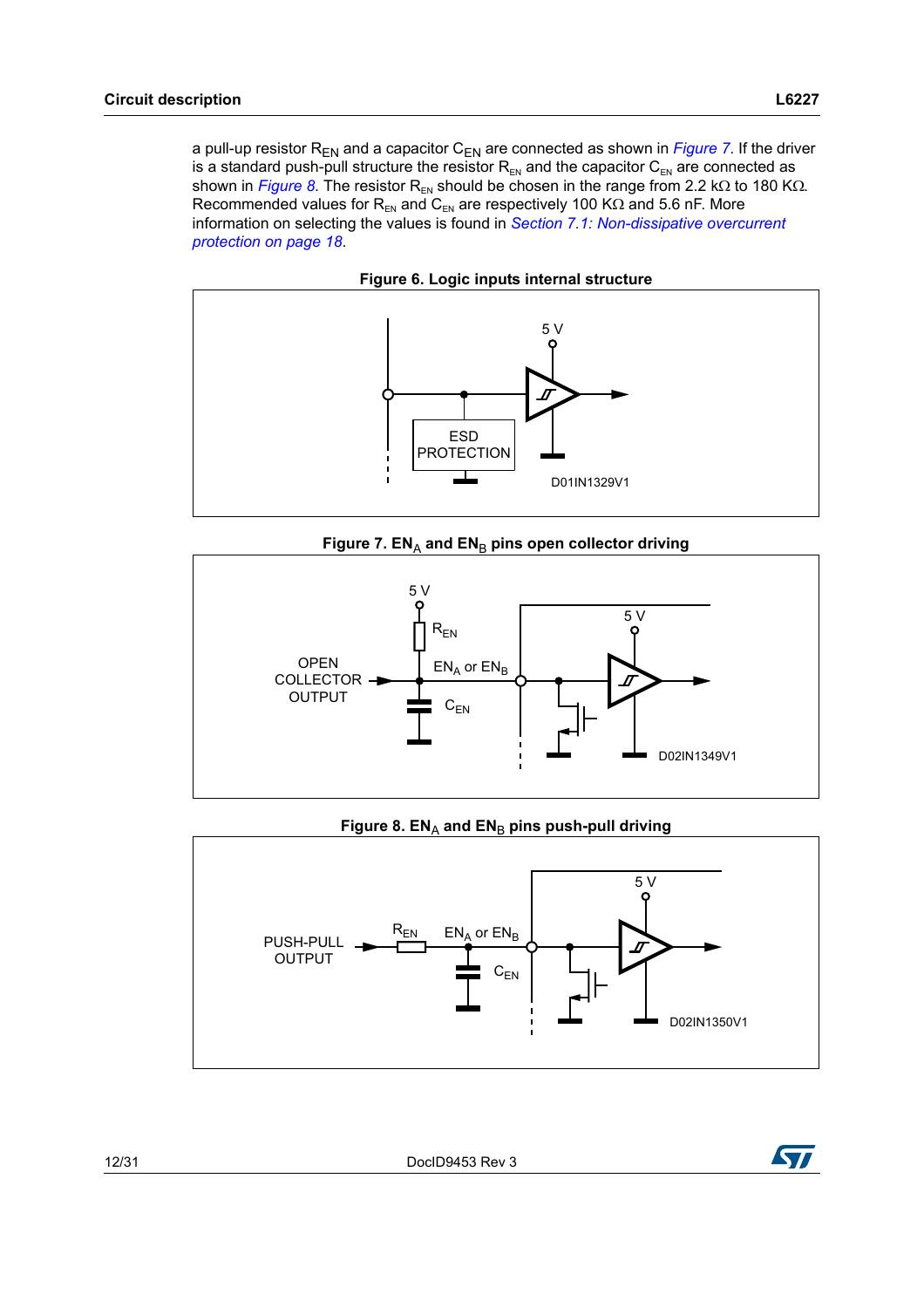| Inputs |                 |           |                  | <b>Outputs</b>   | Description <sup>(1)</sup> |  |  |
|--------|-----------------|-----------|------------------|------------------|----------------------------|--|--|
| EN     | IN <sub>1</sub> | IN2       | OUT <sub>1</sub> | OUT <sub>2</sub> |                            |  |  |
|        | $X^{(2)}$       | $X^{(2)}$ | High $Z^{(3)}$   | High $Z^{(3)}$   | <b>Disable</b>             |  |  |
| H      |                 |           | <b>GND</b>       | <b>GND</b>       | Brake mode (lower path)    |  |  |
| н      | н               |           | Vs               | $GND (Vs)^{(4)}$ | Forward                    |  |  |
| н      |                 | н         | GND (Vs)         | Vs               | Reverse                    |  |  |
| H      | н               | н         | Vs               | Vs               | Brake mode (upper path)    |  |  |

#### **Table 7. Truth table**

1. Valid only in case of load connected between OUT1 and OUT2.

2.  $X =$  don't care.

3. High Z= high impedance output.

4. GND (Vs) = GND during  $t_{ON}$ , Vs during  $t_{OFF}$ .

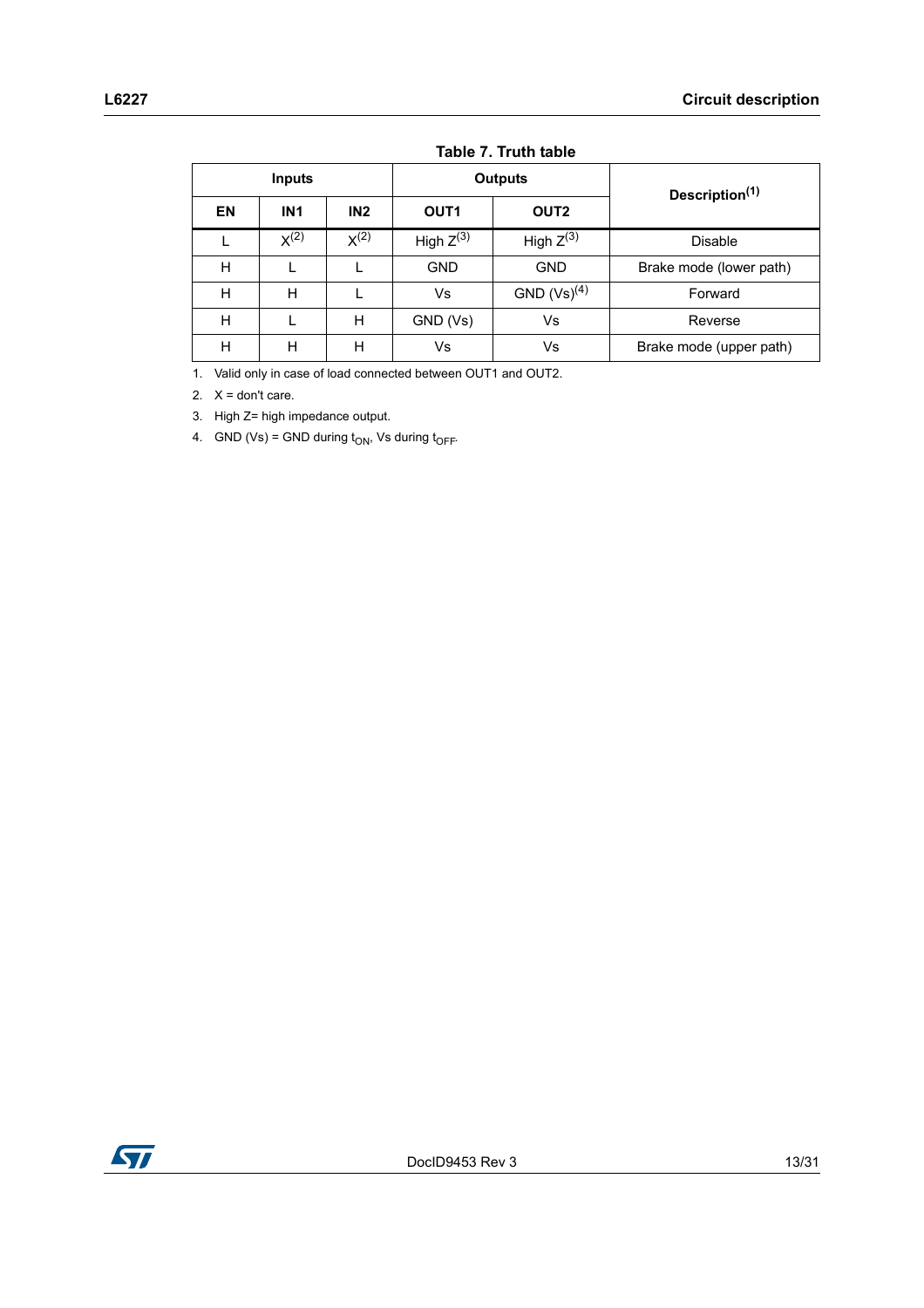## <span id="page-13-0"></span>**6 PWM current control**

The L6227 device includes a constant off time PWM current controller for each of the two bridges. The current control circuit senses the bridge current by sensing the voltage drop across an external sense resistor connected between the source of the two lower power MOS transistors and ground, as shown in *[Figure 9](#page-13-1)*. As the current in the load builds up the voltage across the sense resistor increases proportionally. When the voltage drop across the sense resistor becomes greater than the voltage at the reference input (VREF<sub> $\triangle$ </sub> or  $VREF_{B}$ ), the sense comparator triggers the monostable switching the low-side MOS off. The low-side MOS remains off for the time set by the monostable and the motor current recirculates in the upper path. When the monostable times out the bridge will again turn on. Since the internal deadtime, used to prevent cross conduction in the bridge, delays the turn on of the power MOS, the effective off time is the sum of the monostable time plus the deadtime.

<span id="page-13-1"></span>

**Figure 9. PWM current controller simplified schematic**

*[Figure 10](#page-14-0)* shows the typical operating waveforms of the output current, the voltage drop across the sensing resistor, the RC pin voltage and the status of the bridge. Immediately after the low-side power MOS turns on, a high peak current flows through the sensing resistor due to the reverse recovery of the freewheeling diodes. The L6227 device provides a 1  $\mu$ s blanking time t<sub>BLANK</sub> that inhibits the comparator output so that this current spike cannot prematurely retrigger the monostable.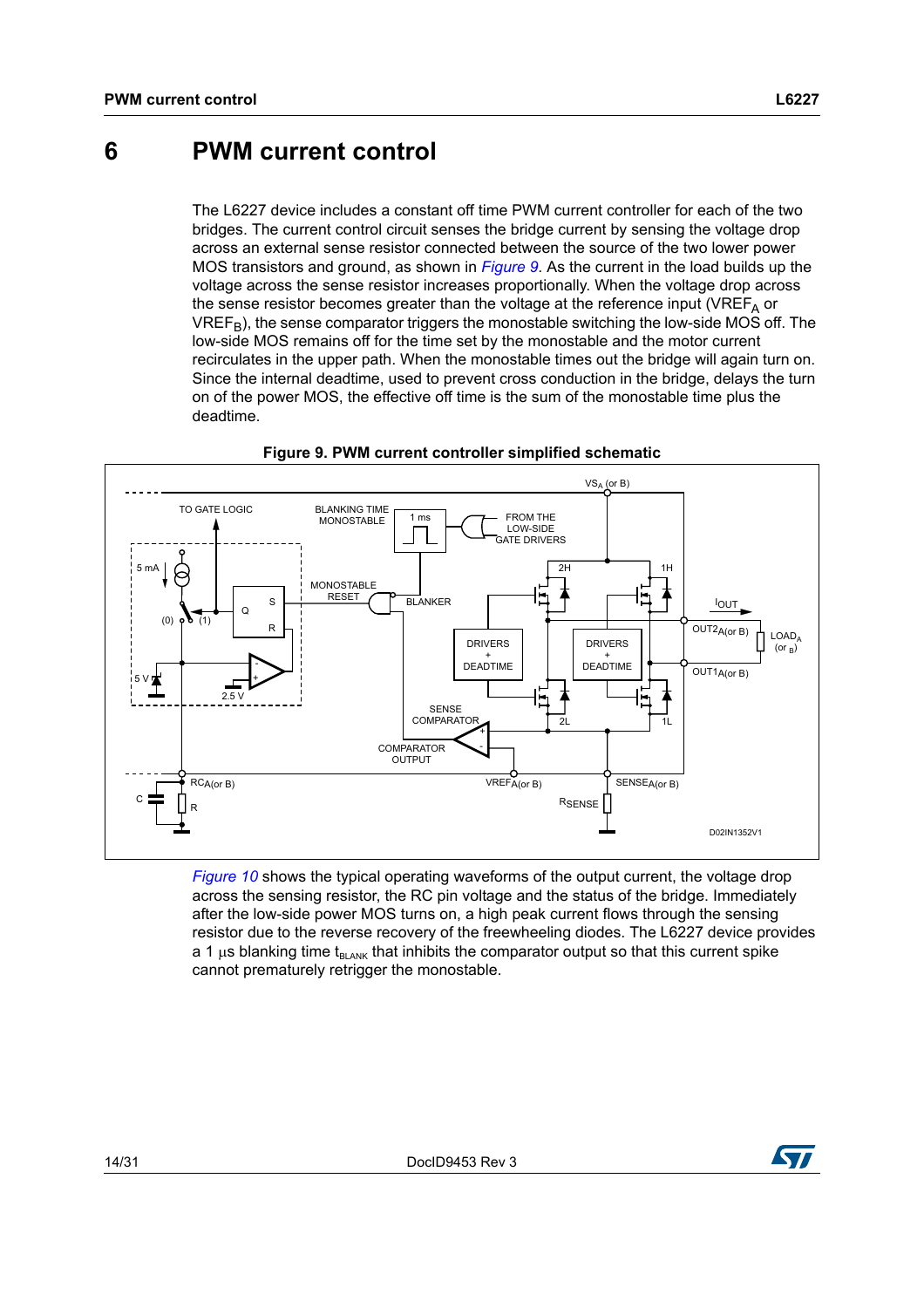<span id="page-14-0"></span>

**Figure 10. Output current regulation waveforms**

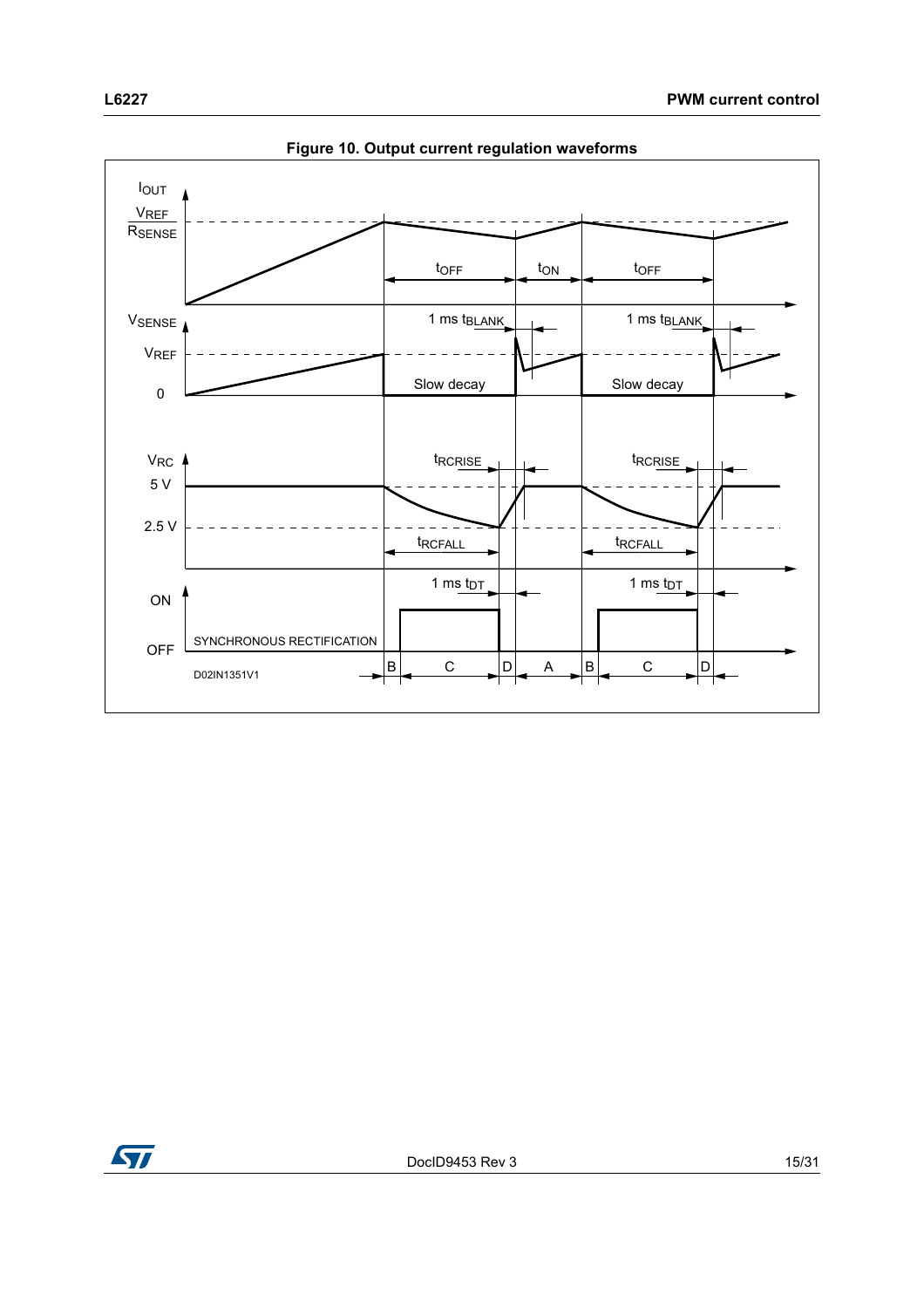*[Figure 11](#page-16-0)* shows the magnitude of the Off time  $t_{OFF}$  versus  $C_{OFF}$  and  $R_{OFF}$  values. It can be approximately calculated from the equations:

#### **Equation 1**

$$
t_{RCFALL} = 0.6 \cdot R_{OFF} \cdot C_{OFF}
$$

$$
t_{\text{OFF}} = t_{\text{RCFALL}} + t_{\text{DT}} = 0.6 \cdot R_{\text{OFF}} \cdot C_{\text{OFF}} + t_{\text{DT}}
$$

where  $R_{OFF}$  and  $C_{OFF}$  are the external component values and  $t_{DT}$  is the internally generated deadtime with:

#### **Equation 2**

20 K $\Omega \leq R_{OFF} \leq 100$  K $\Omega$  $0.47$  nF  $\leq$   $C_{\text{OFF}}$   $\leq$  100 nF  $t_{DT}$  = 1 µs (typical value)

Therefore:

**Equation 3**

 $t_{\text{OFF(MIN)}}$  = 6.6 µs  $t_{\text{OFF} (MAX)} = 6$  ms

These values allow a sufficient range of  $t_{\text{OFF}}$  to implement the drive circuit for most motors.

The capacitor value chosen for  $C_{OFF}$  also affects the rise time t<sub>RCRISF</sub> of the voltage at the pin RCOFF. The rise time  $t_{RCRISE}$  will only be an issue if the capacitor is not completely charged before the next time the monostable is triggered. Therefore, the on time  $t_{ON}$ , which depends by motors and supply parameters, has to be bigger than  $t_{RCRISE}$  for allowing a good current regulation by the PWM stage. Furthermore, the on time  $t_{ON}$  can not be smaller than the minimum on time  $t_{ON(MIN)}$ .

#### **Equation 4**

 ${\rm t_{ON}\,{>}\,{\rm t_{ON (MIN)}}}$  = 2.5 $\mu$ s (typ. value)  $\begin{cases} t_{ON} > t_{RCRISE} - t_{DT} \end{cases}$  $\left($ 

 $t_{RCRISE}$  = 600  $\cdot$  C<sub>OFF</sub>

*[Figure 12](#page-16-1)* shows the lower limit for the on time  $t_{ON}$  for having a good PWM current regulation capacity. It has to be said that  $t_{ON}$  is always bigger than  $t_{ON(MIN)}$  because the device imposes this condition, but it can be smaller than  $t_{RCRISE}$  -  $t_{DT}$ . In this last case the device continues to work but the off time  $t_{\text{OFF}}$  is not more constant.

So, small  $C_{OFF}$  value gives more flexibility for the applications (allows smaller on time and, therefore, higher switching frequency), but, the smaller is the value for  $C_{\text{OFF}}$ , the more influential will be the noises on the circuit performance.

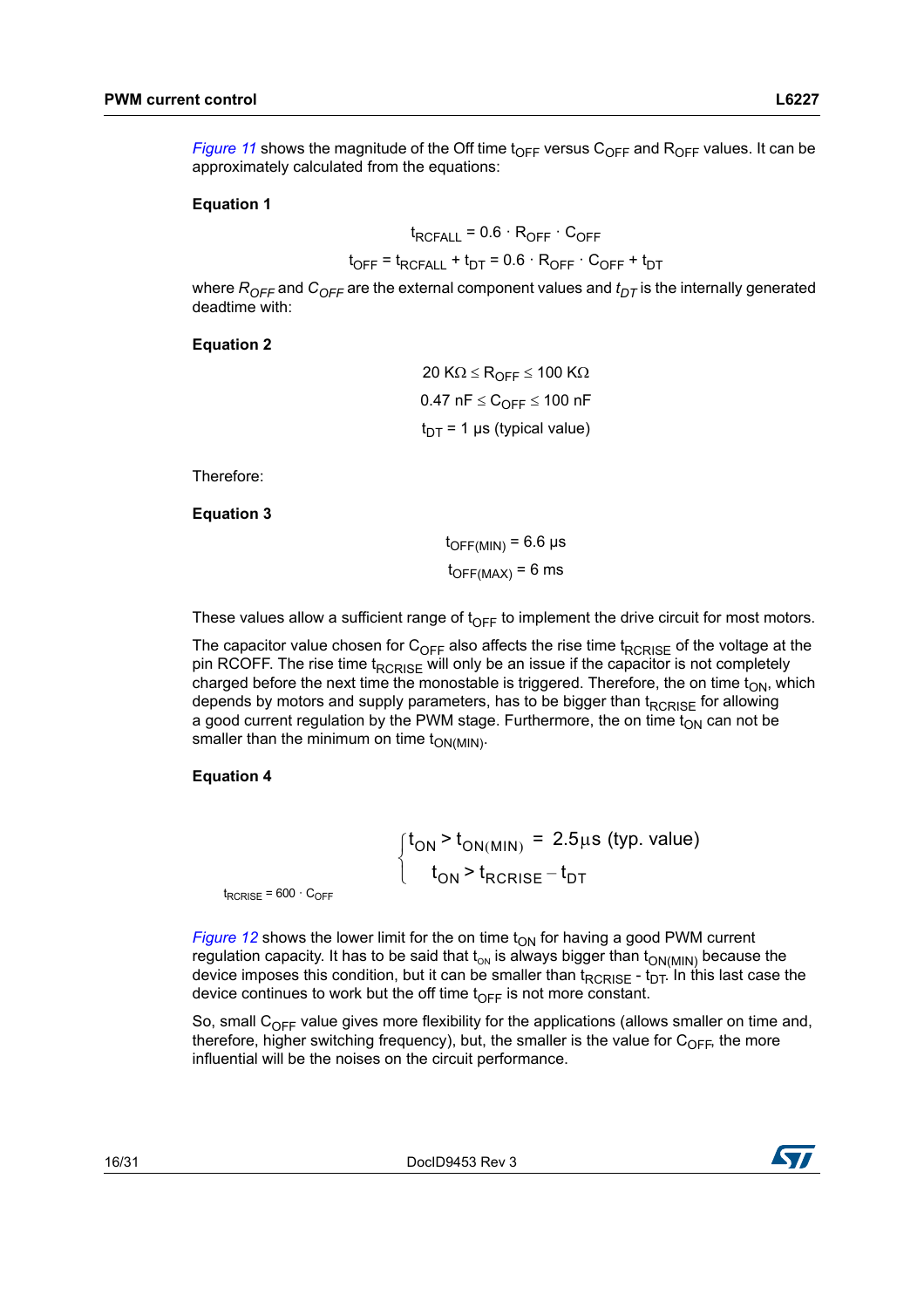<span id="page-16-0"></span>

Figure 12. Area where t<sub>ON</sub> can vary maintaining the PWM regulation

<span id="page-16-1"></span>

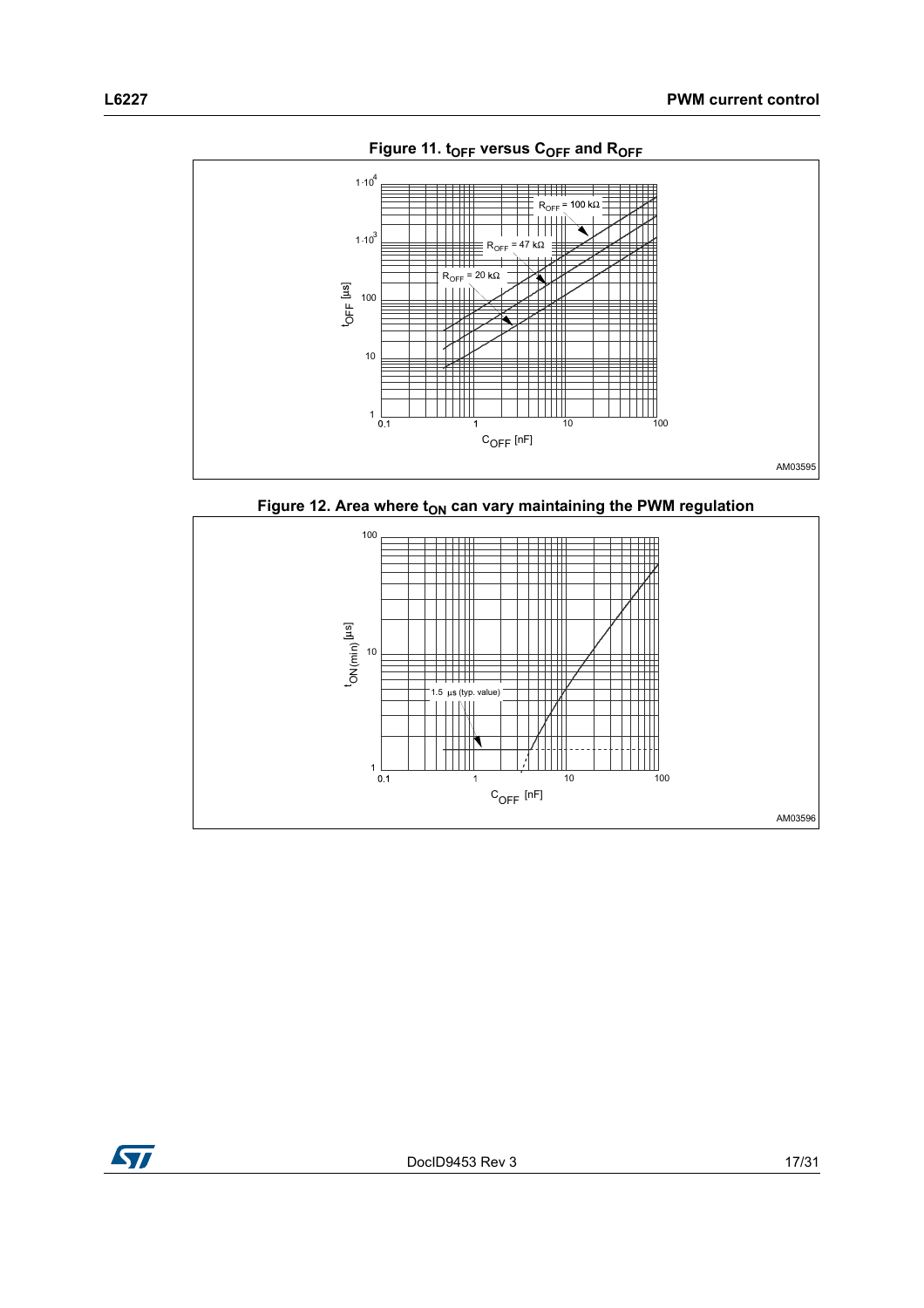## <span id="page-17-0"></span>**7 Slow decay mode**

*[Figure 13](#page-17-2)* shows the operation of the bridge in the slow decay mode. At the start of the off time, the lower power MOS is switched off and the current recirculates around the upper half of the bridge. Since the voltage across the coil is low, the current decays slowly. After the deadtime the upper power MOS is operated in the synchronous rectification mode. When the monostable times out, the lower power MOS is turned on again after some delay set by the deadtime to prevent cross conduction.

<span id="page-17-2"></span>



## <span id="page-17-1"></span>**7.1 Non-dissipative overcurrent protection**

The L6227 integrates an "Overcurrent Detection" circuit (OCD). This circuit provides protection against a short-circuit to ground or between two phases of the bridge. With this internal overcurrent detection, the external current sense resistor normally used and its associated power dissipation are eliminated. *[Figure 14](#page-18-0)* shows a simplified schematic of the overcurrent detection circuit.

To implement the overcurrent detection, a sensing element that delivers a small but precise fraction of the output current is implemented with each high-side power MOS. Since this current is a small fraction of the output current there is very little additional power dissipation. This current is compared with an internal reference current  $I_{RFF}$ . When the output current in one bridge reaches the detection threshold (typically 2.8 A) the relative OCD comparator signals a fault condition. When a fault condition is detected, the EN pin is pulled below the turn off threshold (1.3 V typical) by an internal open drain MOS with a pull down capability of 4 mA. By using an external R-C on the EN pin, the off time before recovering normal operation can be easily programmed by means of the accurate thresholds of the logic inputs.

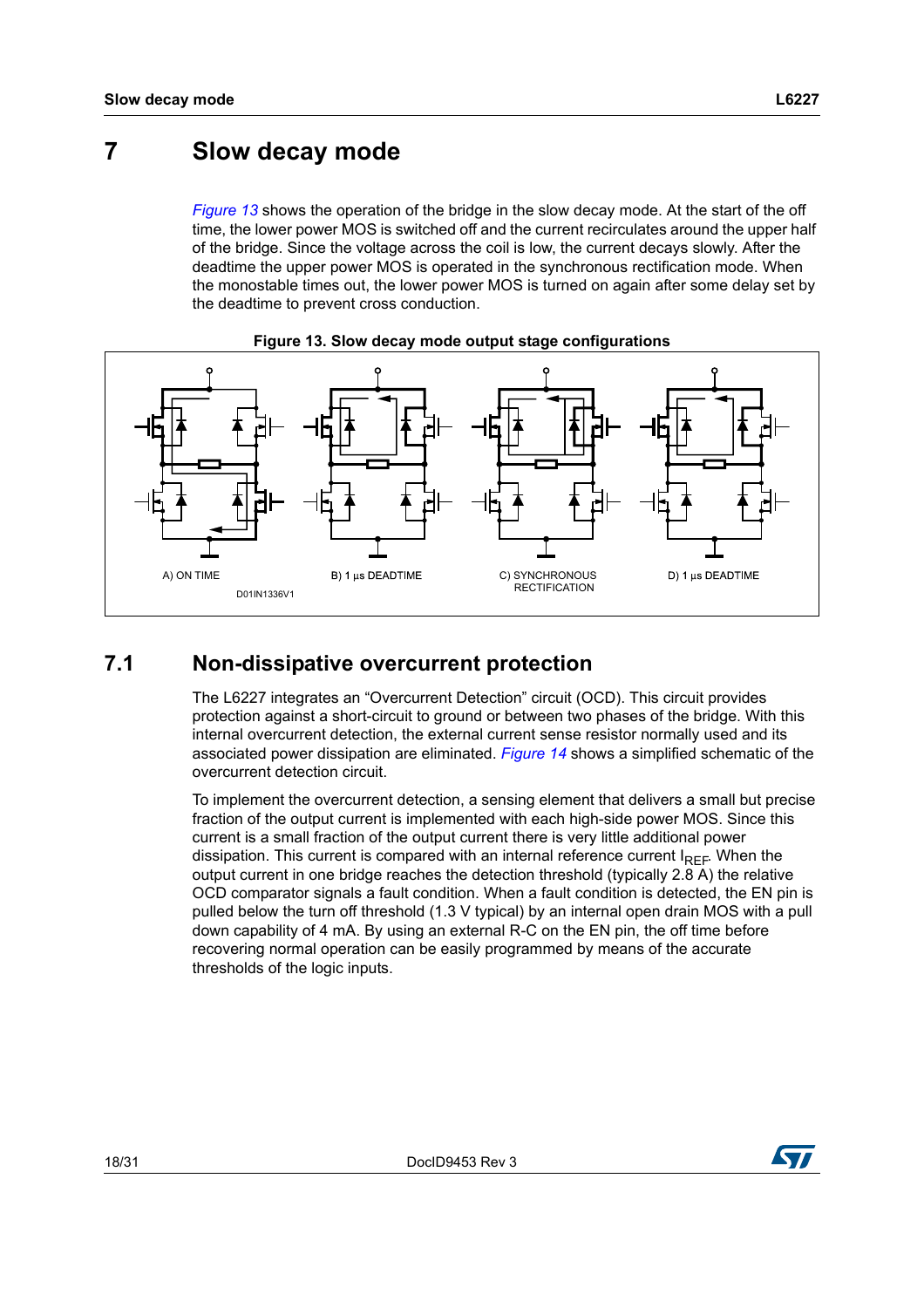<span id="page-18-0"></span>

**Figure 14. Overcurrent protection simplified schematic**

*[Figure 15](#page-19-0)* shows the overcurrent detection operation. The disable time  $t_{DISABLE}$  before recovering normal operation can be easily programmed by means of the accurate thresholds of the logic inputs. It is affected whether by  $C_{EN}$  and  $R_{EN}$  values and its magnitude is reported in *[Figure 16](#page-19-1)*. The delay time t<sub>DELAY</sub> before turning off the bridge when an overcurrent has been detected depends only by  $C_{EN}$  value. Its magnitude is reported in *[Figure 17](#page-20-1)*.

 $C_{EN}$  is also used for providing immunity to pin EN against fast transient noises. Therefore the value of  $C_{EN}$  should be chosen as big as possible according to the maximum tolerable delay time and the  $R_{EN}$  value should be chosen according to the desired disable time.

The resistor R<sub>EN</sub> should be chosen in the range from 2.2 K $\Omega$  to 180 K $\Omega$ . Recommended values for R<sub>EN</sub> and C<sub>EN</sub> are respectively 100 K $\Omega$  and 5.6 nF that allow obtaining 200 µs disable time.

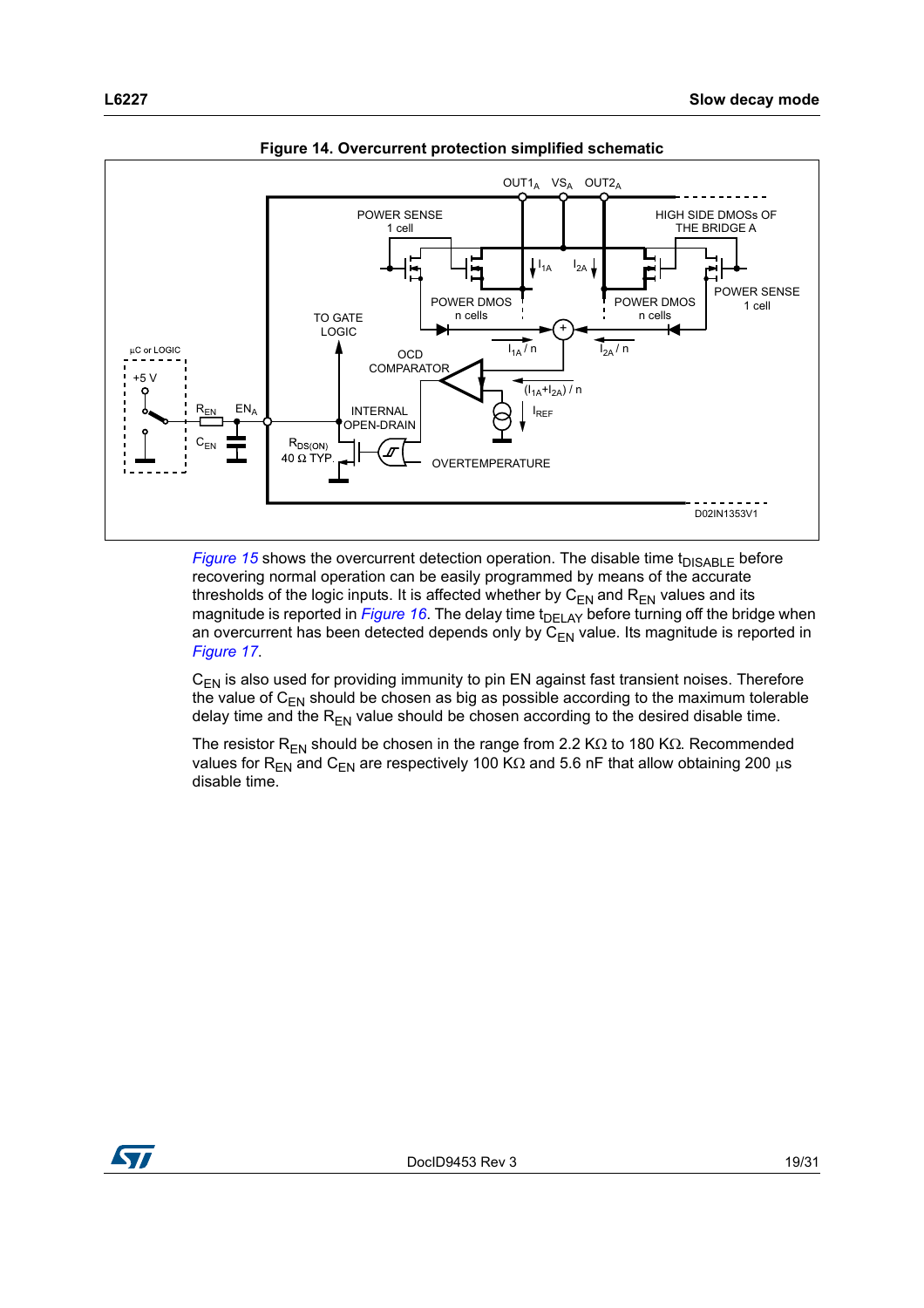<span id="page-19-0"></span>

**Figure 15. Overcurrent protection waveforms**

<span id="page-19-1"></span>

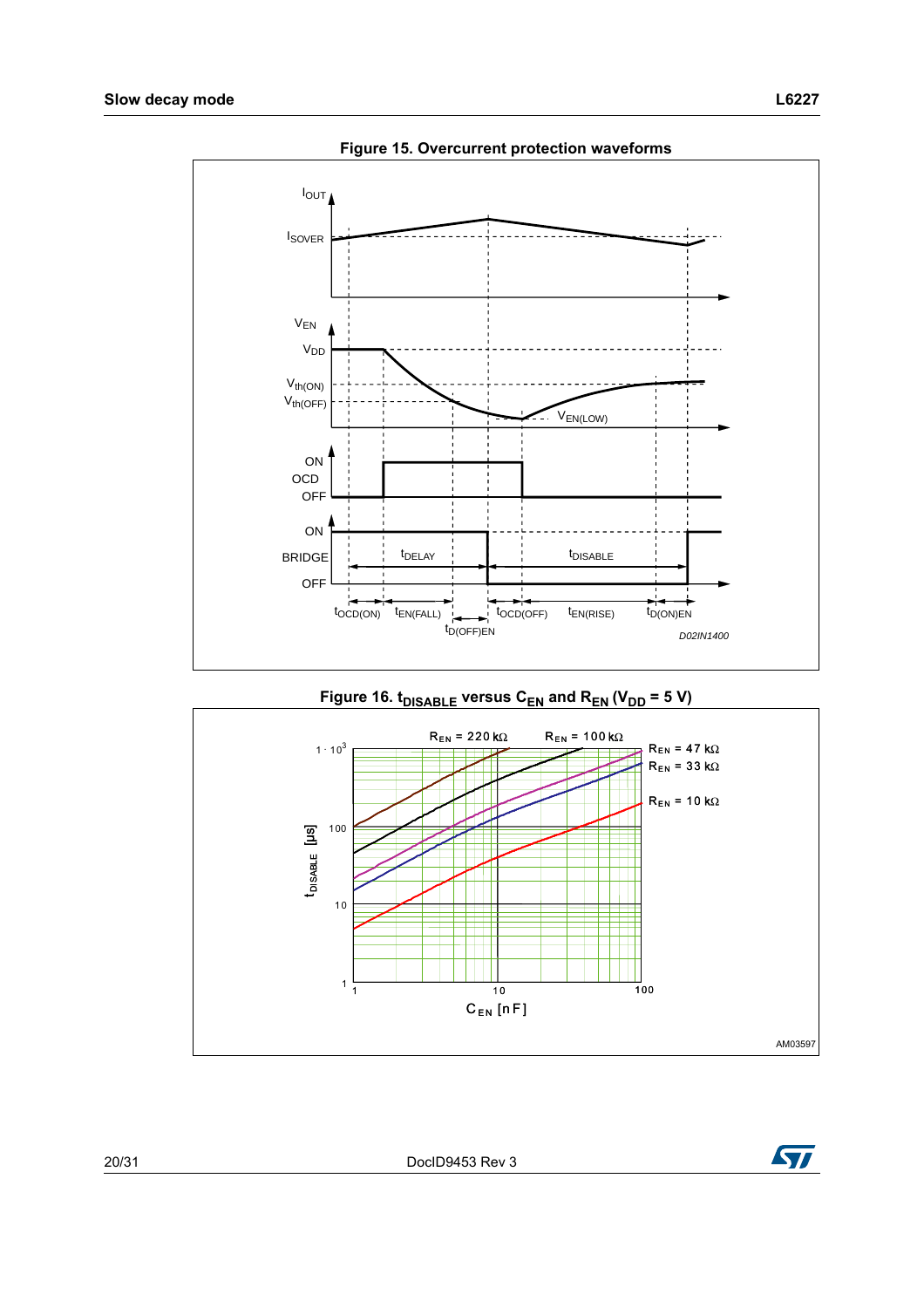<span id="page-20-1"></span>

## <span id="page-20-0"></span>**7.2 Thermal protection**

In addition to the overcurrent protection, the L6227 device integrates a thermal protection for preventing the device destruction in case of junction overtemperature. It works sensing the die temperature by means of a sensible element integrated in the die. The device switches-off when the junction temperature reaches 165 °C (typ. value) with 15 °C hysteresis (typ. value).

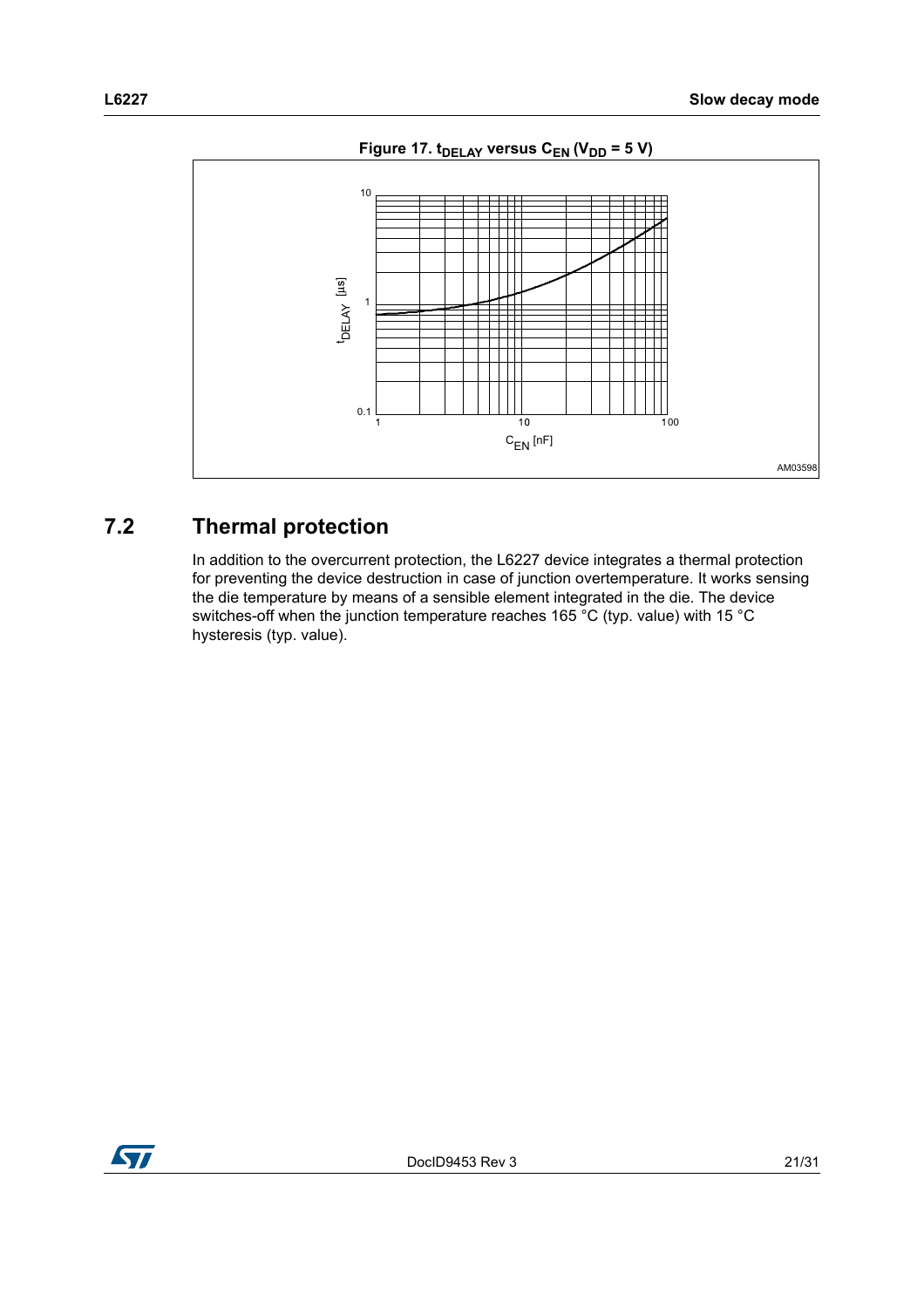## <span id="page-21-0"></span>**8 Application information**

A typical application using the L6227 device is shown in *[Figure 18](#page-22-0)*. Typical component values for the application are shown in Table 3. A high quality ceramic capacitor in the range of 100 to 200 nF should be placed between the power pins ( $VS_A$  and  $VS_B$ ) and ground near the L6227 to improve the high frequency filtering on the power supply and reduce high frequency transients generated by the switching. The capacitors connected from the ENA and  $EN_B$  inputs to ground set the shutdown time for the bridge A and bridge B respectively when an overcurrent is detected (see *[Section 7.1: Non-dissipative overcurrent protection](#page-17-1)*). The two current sensing inputs ( $SENSE<sub>A</sub>$  and  $SENSE<sub>B</sub>$ ) should be connected to the sensing resistors with a trace length as short as possible in the layout. The sense resistors should be non-inductive resistors to minimize the di/dt transients across the resistor. To increase noise immunity, unused logic pins (except  $EN_A$  and  $EN_B$ ) are best connected to 5 V (high logic level) or GND (low logic level) (see *[Table 4: Pin description on page 6](#page-5-1)*). It is recommended to keep power ground and signal ground separated on the PCB.

| Component                 | <b>Value</b>  |
|---------------------------|---------------|
| $C_1$                     | 100 μF        |
| $\mathrm{C}_2$            | 100 nF        |
| $\mathtt{C}_\mathtt{A}$   | 1 nF          |
| $\mathrm{C}_{\mathsf{B}}$ | 1 nF          |
| $C_{\text{BOOT}}$         | 220 nF        |
| $\mathtt{C}_{\mathsf{P}}$ | 10 nF         |
| $C_{ENA}$                 | 5.6 nF        |
| $\mathrm{C}_\mathsf{ENB}$ | 5.6 nF        |
| $C_{\mathsf{REFA}}$       | 68 nF         |
| $C_{REFB}$                | 68 nF         |
| $D_1$                     | 1N4148        |
| $\mathsf{D}_2$            | 1N4148        |
| $R_A$                     | 39 K $\Omega$ |
| $R_B$                     | 39 K $\Omega$ |
| $R_{ENA}$                 | 100 $K\Omega$ |
| $R_{ENB}$                 | 100 $K\Omega$ |
| $R_{\mathsf{P}}$          | 100 $\Omega$  |
| $R_{\rm SENSEA}$          | $0.6\,\Omega$ |
| $R_{\rm SENSEB}$          | $0.6\,\Omega$ |

| Table 8. Component values for typical application |  |
|---------------------------------------------------|--|
|---------------------------------------------------|--|

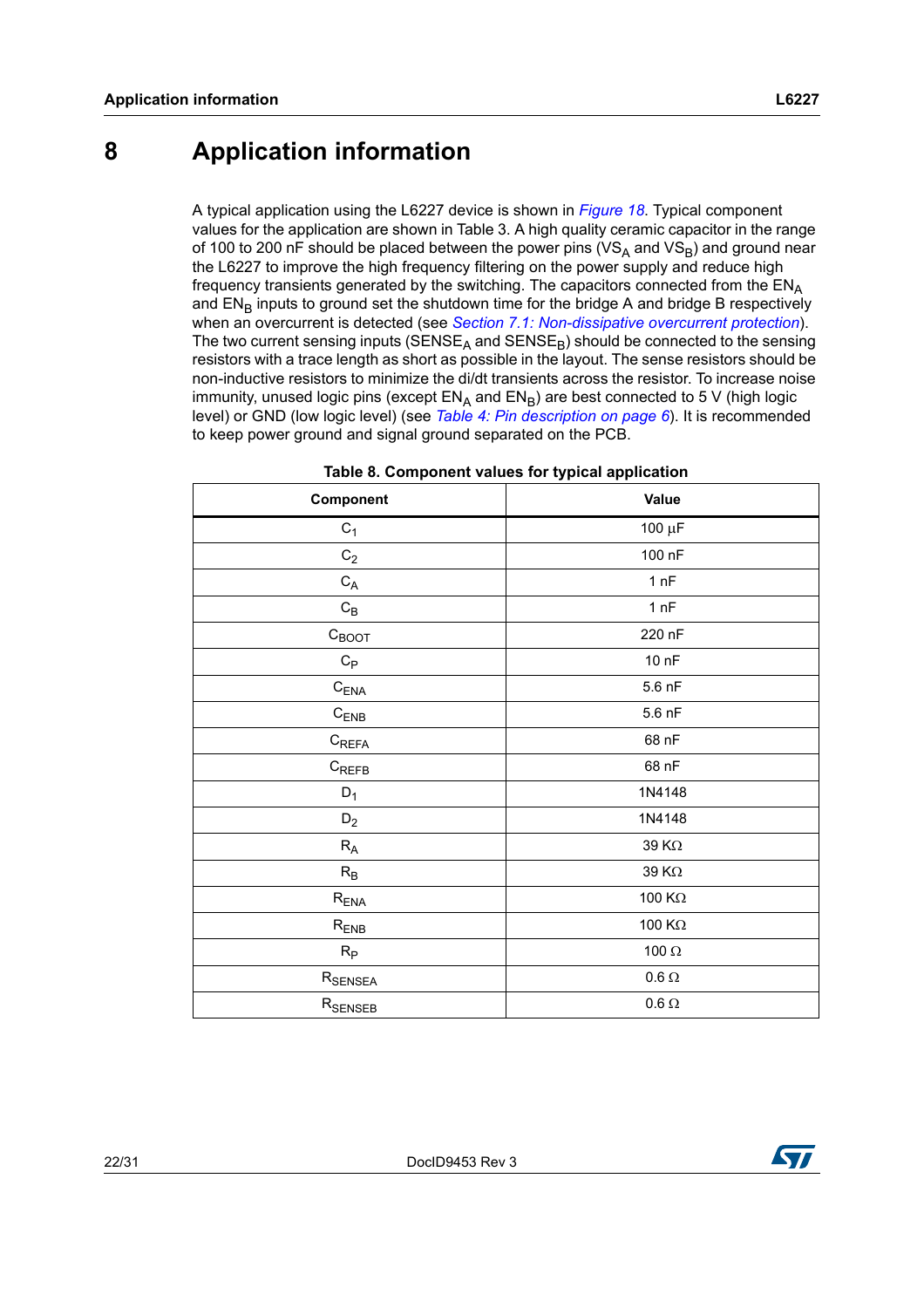<span id="page-22-0"></span>

**Figure 18. Typical application** 

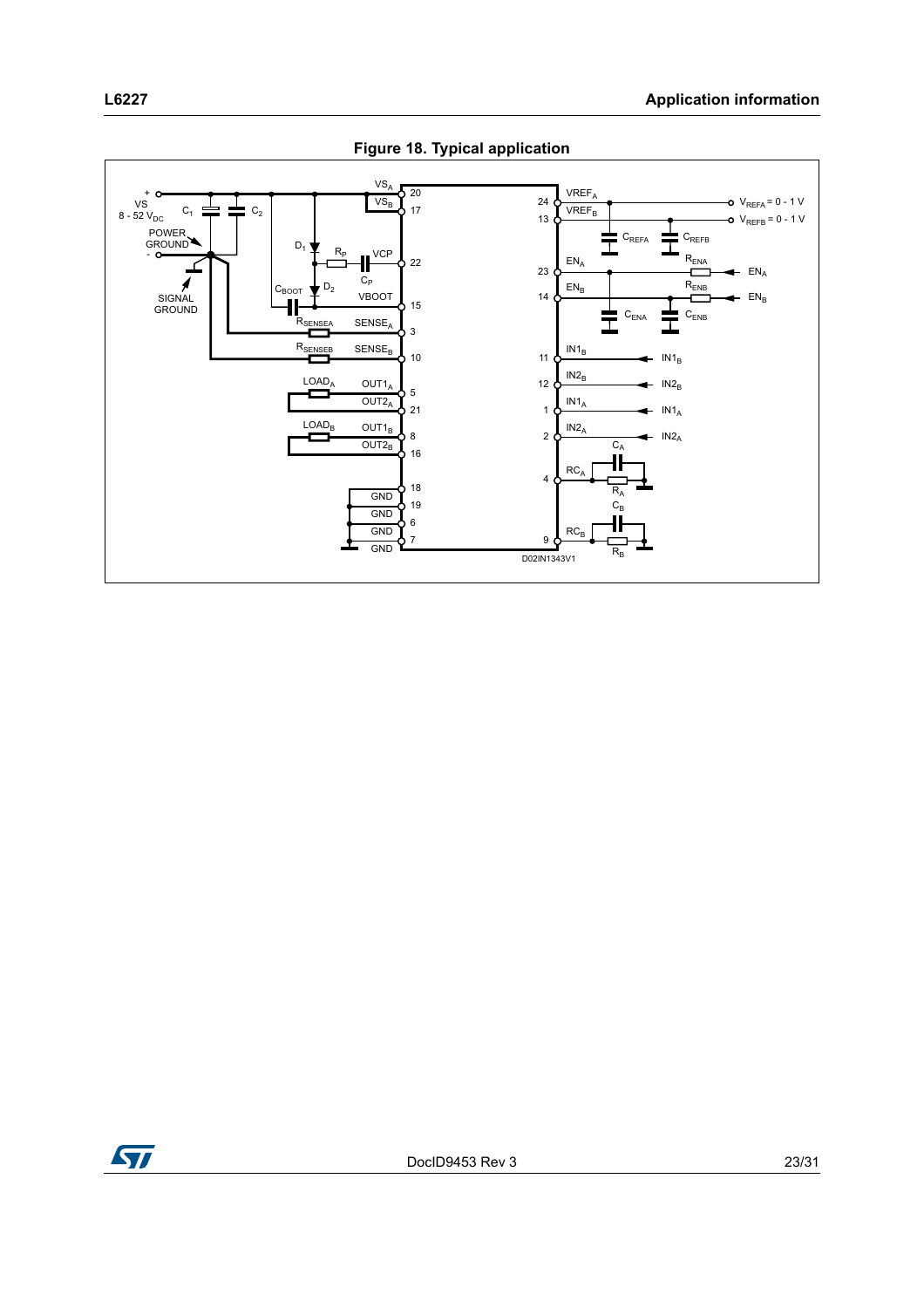## <span id="page-23-0"></span>**8.1 Output current capability and IC power dissipation**

In *[Figure 19](#page-23-1)* and *[Figure 20](#page-23-2)* are shown the approximate relation between the output current and the IC power dissipation using PWM current control driving two loads, for two different driving types:

- One full bridge ON at a time (*[Figure 19](#page-23-1)*) in which only one load at a time is energized.
- Two full bridges ON at the same time (*[Figure 20](#page-23-2)*) in which two loads at the same time are energized.

For a given output current and driving type the power dissipated by the IC can be easily evaluated, in order to establish which package should be used and how large must be the on-board copper dissipating area to guarantee a safe operating junction temperature (125 °C maximum).

<span id="page-23-1"></span>



<span id="page-23-2"></span>**Figure 20. IC power dissipation versus output current with two full bridges ON at the same time**



24/31 DocID9453 Rev 3

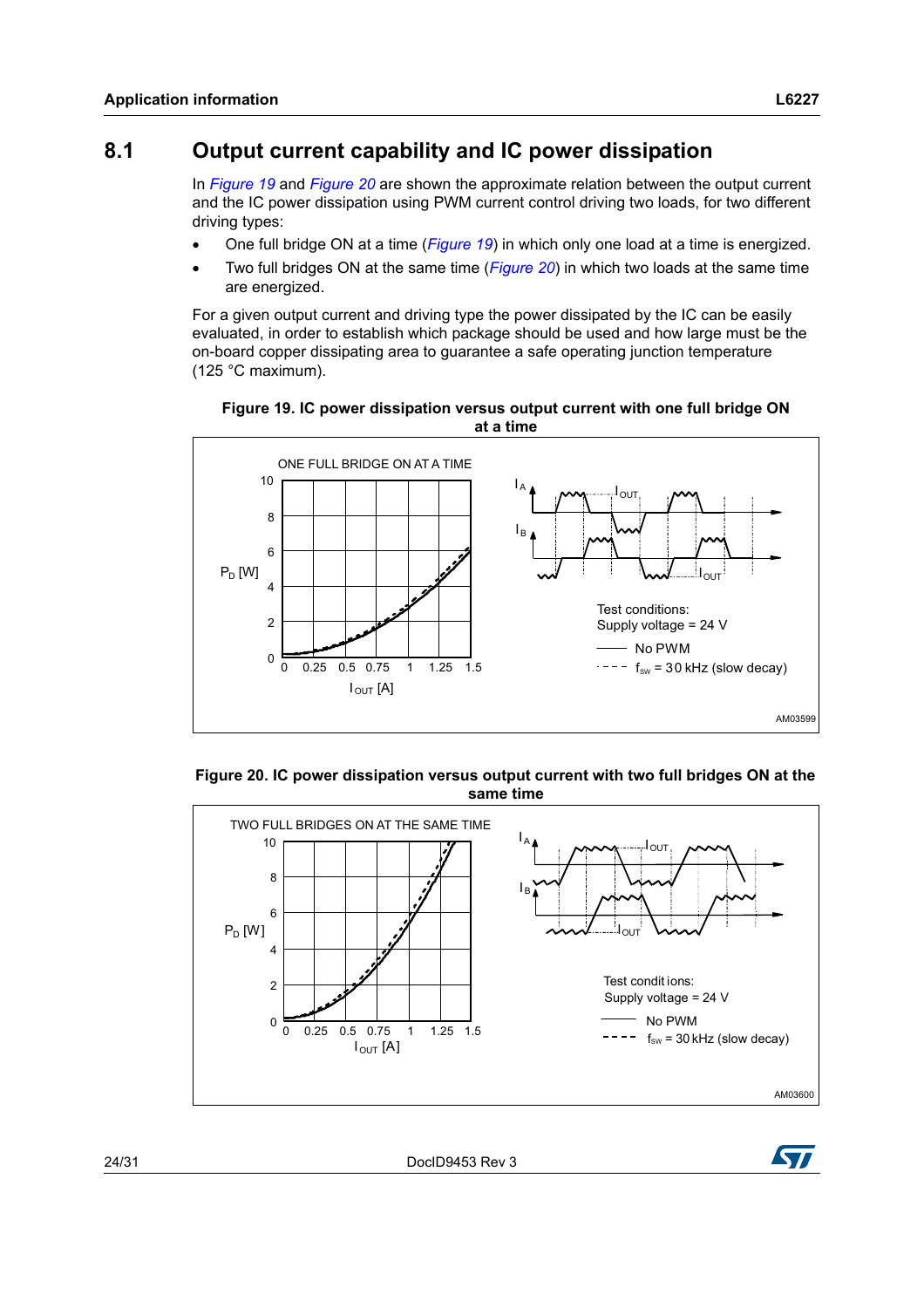## <span id="page-24-0"></span>**8.2 Thermal management**

In most applications the power dissipation in the IC is the main factor that sets the maximum current that can be delivered by the device in a safe operating condition. Therefore, it has to be taken into account very carefully. Besides the available space on the PCB, the right package should be chosen considering the power dissipation. Heat sinking can be achieved using copper on the PCB with proper area and thickness. *[Figure 22](#page-24-1)* and *[23](#page-25-0)* show the junction to ambient thermal resistance values for the PowerSO36 and SO24 packages.

For instance, using a PowerSO package with a copper slug soldered on a 1.5 mm copper thickness FR4 board with a 6 cm<sup>2</sup> dissipating footprint (copper thickness of 35  $\mu$ m), the R<sub>th i-amb</sub> is about 35 °C/W. *[Figure 21](#page-24-2)* shows mounting methods for this package. Using a multilayer board with vias to a ground plane, thermal impedance can be reduced down to 15 °C/W.

<span id="page-24-2"></span>

<span id="page-24-1"></span>



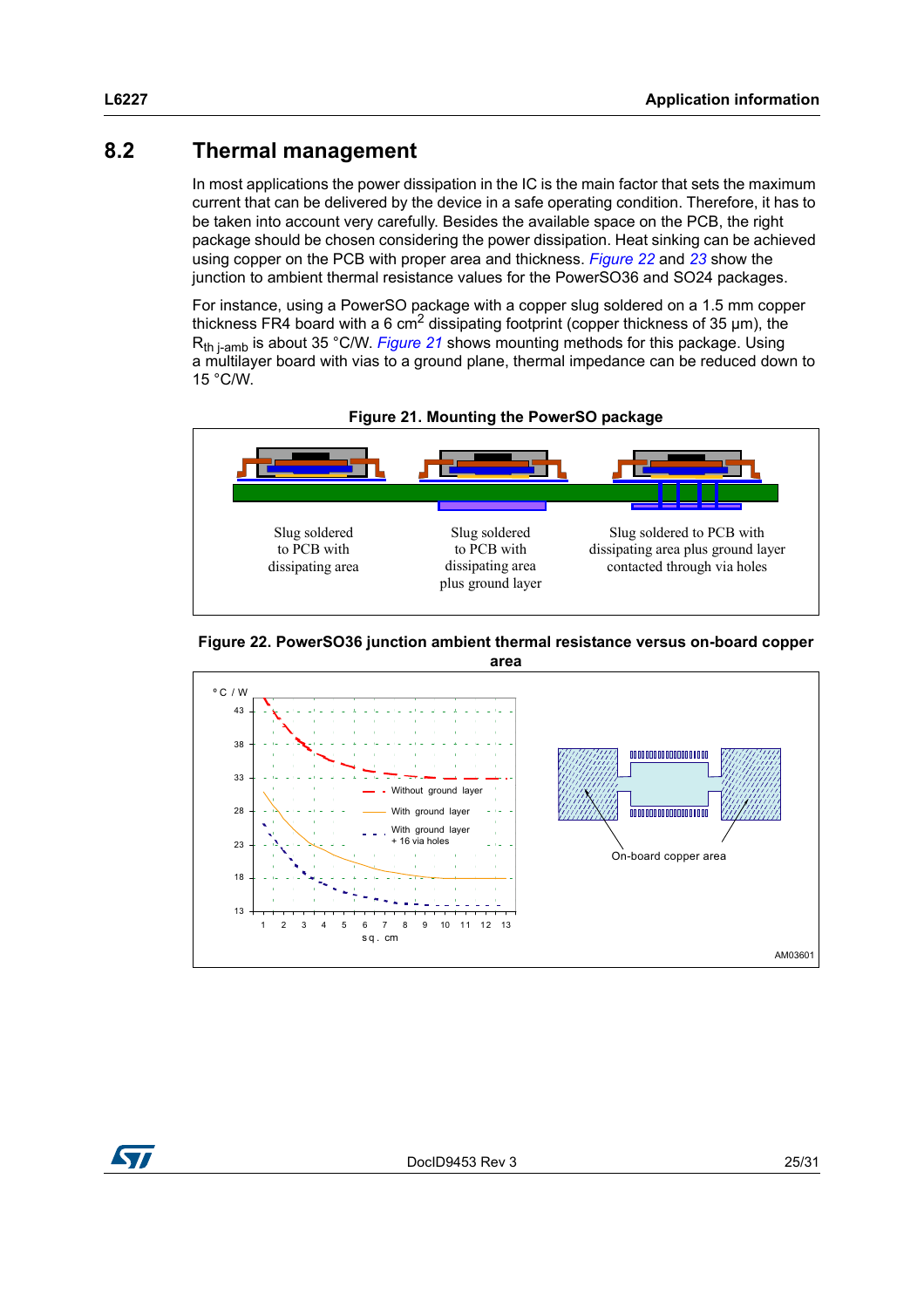

<span id="page-25-0"></span>**Figure 23. SO24 junction ambient thermal resistance versus on-board copper area**

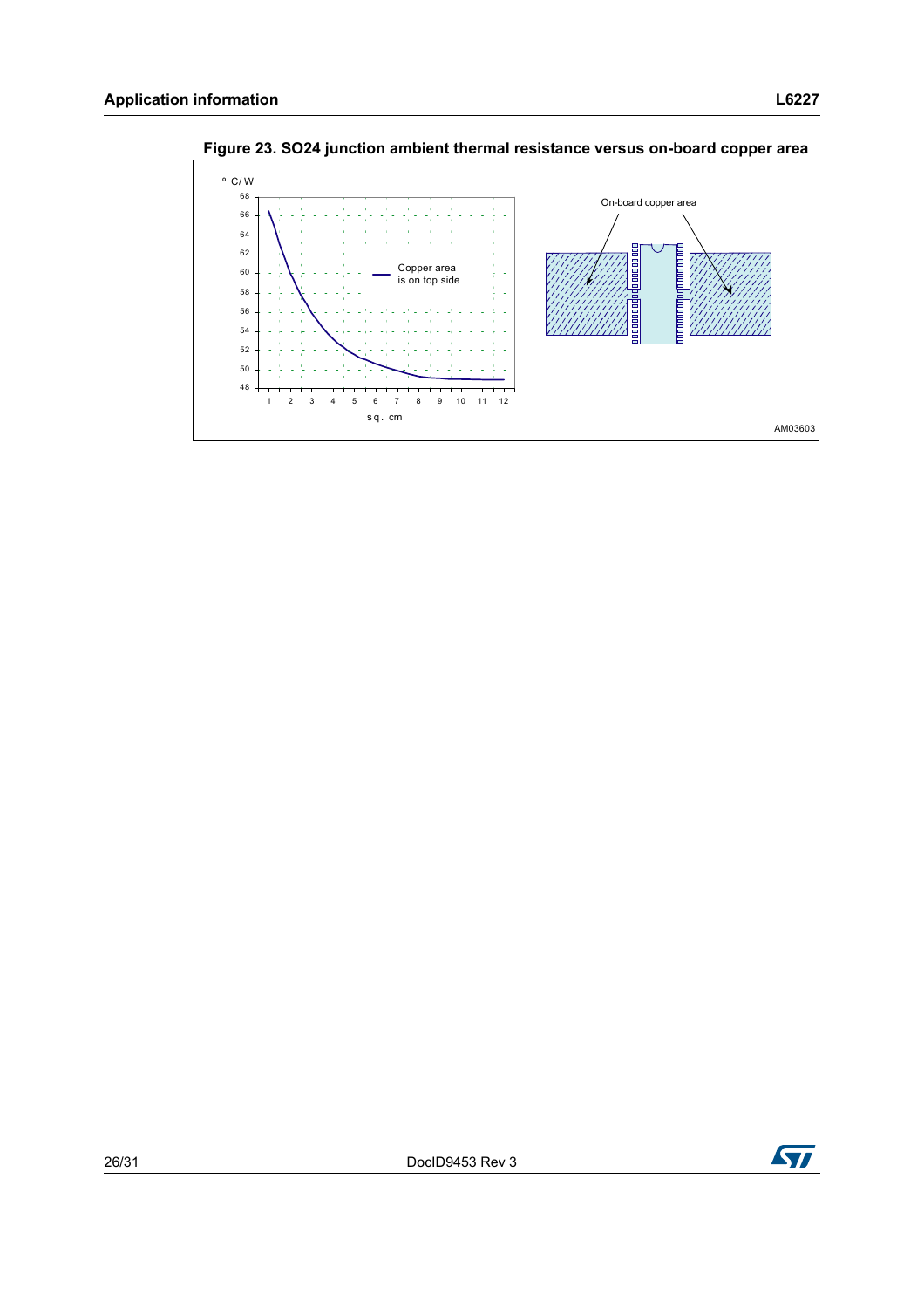# <span id="page-26-0"></span>**9 Package information**

In order to meet environmental requirements, ST offers these devices in different grades of ECOPACK® packages, depending on their level of environmental compliance. ECOPACK specifications, grade definitions and product status are available at: *[www.st.com](http://www.st.com)*. ECOPACK is an ST trademark.

## <span id="page-26-1"></span>**9.1 PowerSO36 package information**





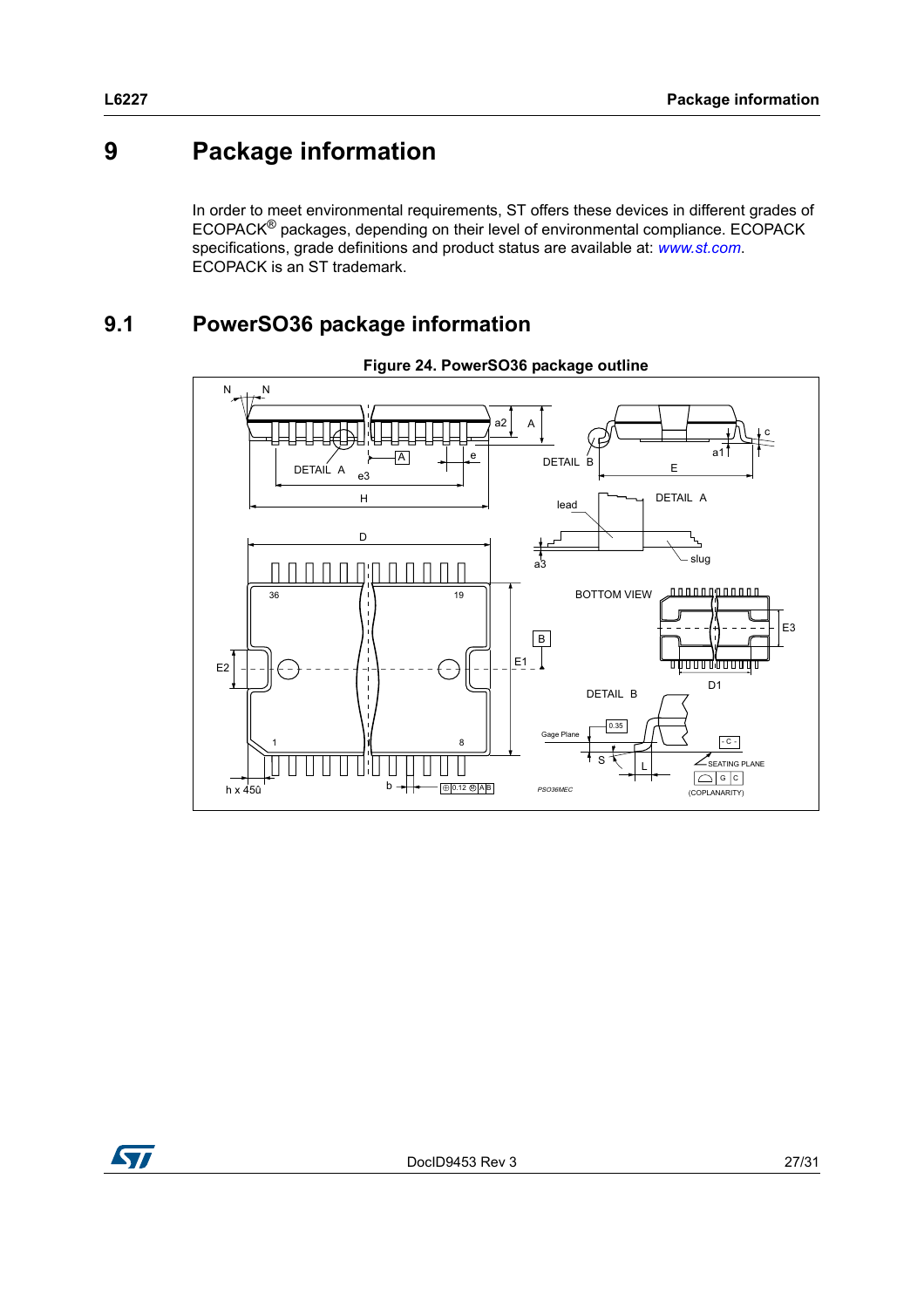|                                                | rasio or r offore edge pagnage moonamour aqui<br><b>Dimensions</b> |                              |                |                           |                              |          |  |
|------------------------------------------------|--------------------------------------------------------------------|------------------------------|----------------|---------------------------|------------------------------|----------|--|
| <b>Symbol</b>                                  | mm                                                                 |                              |                | inch                      |                              |          |  |
|                                                | Min.                                                               | Typ.                         | Max.           | Min.                      | Typ.                         | Max.     |  |
| A                                              | $\sim$                                                             | $\Box$                       | 3.60           | $\mathbb{Z}^{\mathbb{Z}}$ | $\Box$                       | 0.141    |  |
| a <sub>1</sub>                                 | 0.10                                                               | $\overline{a}$               | 0.30           | 0.004                     | $\frac{1}{2}$                | 0.012    |  |
| a2                                             | $\mathbb{Z}^2$                                                     | $\overline{\phantom{a}}$     | 3.30           | $\overline{\phantom{a}}$  | $\qquad \qquad \blacksquare$ | 0.130    |  |
| a3                                             | 0                                                                  | $\overline{\phantom{a}}$     | 0.10           | $\pmb{0}$                 | $\blacksquare$               | 0.004    |  |
| $\sf b$                                        | 0.22                                                               | $\overline{\phantom{a}}$     | 0.38           | 0.008                     | $\blacksquare$               | 0.015    |  |
| ${\bf c}$                                      | 0.23                                                               | $\blacksquare$               | 0.32           | 0.009                     | $\qquad \qquad \blacksquare$ | 0.012    |  |
| $D^{(1)}$                                      | 15.80                                                              | $\overline{\phantom{0}}$     | 16.00          | 0.622                     | $\blacksquare$               | 0.630    |  |
| D <sub>1</sub>                                 | 9.40                                                               | $\frac{1}{2}$                | 9.80           | 0.370                     | $\qquad \qquad -$            | 0.385    |  |
| E                                              | 13.90                                                              | $\overline{\phantom{0}}$     | 14.50          | 0.547                     | $\overline{\phantom{a}}$     | 0.570    |  |
| $\mathbf{e}% _{t}\left( \mathbf{1}_{t}\right)$ | $\equiv$                                                           | 0.65                         | $\Box$         | $\overline{a}$            | 0.0256                       | $\Box$   |  |
| e3                                             | $\equiv$                                                           | 11.05                        | $\blacksquare$ | $\overline{\phantom{a}}$  | 0.435                        | $\omega$ |  |
| $E1^{(1)}$                                     | 10.90                                                              | $\overline{a}$               | 11.10          | 0.429                     | $\overline{a}$               | 0.437    |  |
| E <sub>2</sub>                                 | $\omega_{\rm c}$                                                   | $\blacksquare$               | 2.90           | $\omega_{\rm c}$          | $\qquad \qquad -$            | 0.114    |  |
| E <sub>3</sub>                                 | 5.80                                                               | $\overline{\phantom{0}}$     | 6.20           | 0.228                     | $\blacksquare$               | 0.244    |  |
| E <sub>4</sub>                                 | 2.90                                                               |                              | 3.20           | 0.114                     | -                            | 0.126    |  |
| G                                              | $\mathbf 0$                                                        | $\overline{\phantom{0}}$     | 0.10           | $\pmb{0}$                 | $\qquad \qquad \blacksquare$ | 0.004    |  |
| H                                              | 15.50                                                              |                              | 15.90          | 0.610                     | $\qquad \qquad -$            | 0.626    |  |
| h                                              | $\equiv$                                                           | $\overline{a}$               | 1.10           | $\Box$                    | $\overline{\phantom{m}}$     | 0.043    |  |
| L                                              | 0.80                                                               | $\qquad \qquad \blacksquare$ | 1.10           | 0.031                     | $\qquad \qquad \blacksquare$ | 0.043    |  |
| N                                              |                                                                    |                              |                | $10^{\circ}$ (max.)       |                              |          |  |
| $\mathbf S$                                    | $8^\circ$ (max.)                                                   |                              |                |                           |                              |          |  |

**Table 9. PowerSO36 package mechanical data**

1. "D" and "E1" do not include mold flash or protrusions.

- Mold flash or protrusions shall not exceed 0.15 mm (0.006 inch).

- Critical dimensions are "a3", "E" and "G".

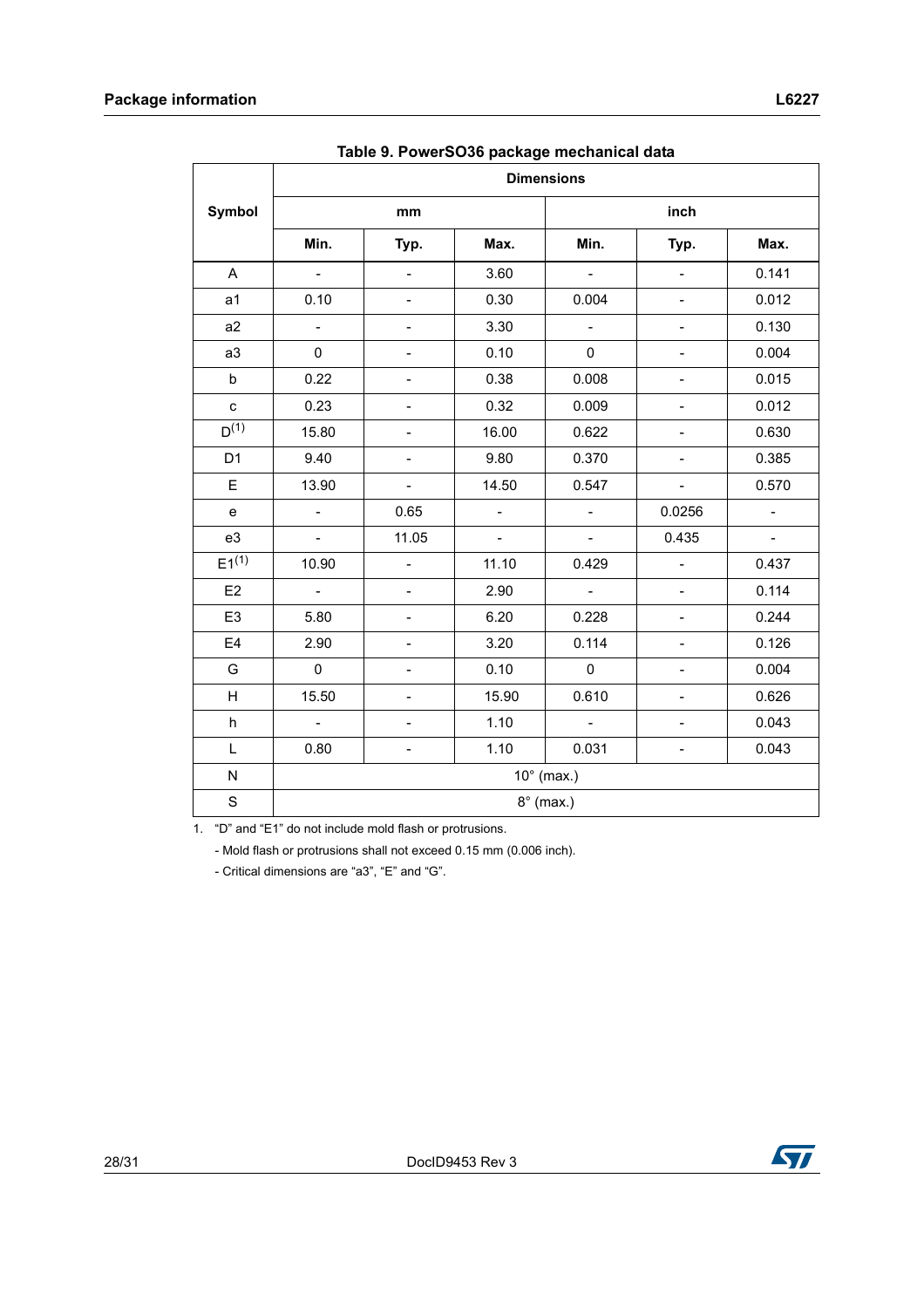## <span id="page-28-0"></span>**9.2 SO24 package information**



#### **Figure 25. SO24 package outline**

|  |  | Table 10. SO24 package mechanical data |  |
|--|--|----------------------------------------|--|
|  |  |                                        |  |

| Symbol    | Dimensions (mm)                        |                              |       | Dimensions (inch) |                |       |
|-----------|----------------------------------------|------------------------------|-------|-------------------|----------------|-------|
|           | Min.                                   | Typ.                         | Max.  | Min.              | Typ.           | Max.  |
| A         | 2.35                                   |                              | 2.65  | 0.093             |                | 0.104 |
| A1        | 0.10                                   | $\qquad \qquad \blacksquare$ | 0.30  | 0.004             | -              | 0.012 |
| B         | 0.33                                   |                              | 0.51  | 0.013             |                | 0.020 |
| C         | 0.23                                   |                              | 0.32  | 0.009             | $\overline{a}$ | 0.013 |
| $D^{(1)}$ | 15.20                                  |                              | 15.60 | 0.598             |                | 0.614 |
| E         | 7.40                                   |                              | 7.60  | 0.291             |                | 0.299 |
| e         | ۰                                      | 1.27                         | -     |                   | 0.050          |       |
| H         | 10.0                                   |                              | 10.65 | 0.394             |                | 0.419 |
| h         | 0.25                                   |                              | 0.75  | 0.010             |                | 0.030 |
| L         | 0.40                                   |                              | 1.27  | 0.016             |                | 0.050 |
| k         | $0^{\circ}$ (min.), $8^{\circ}$ (max.) |                              |       |                   |                |       |
| ddd       | -                                      |                              | 0.10  |                   |                | 0.004 |

1. D" dimension does not include mold flash, protrusions or gate burrs. Mold flash, protrusions or gate burrs shall not exceed 0.15 mm per side.

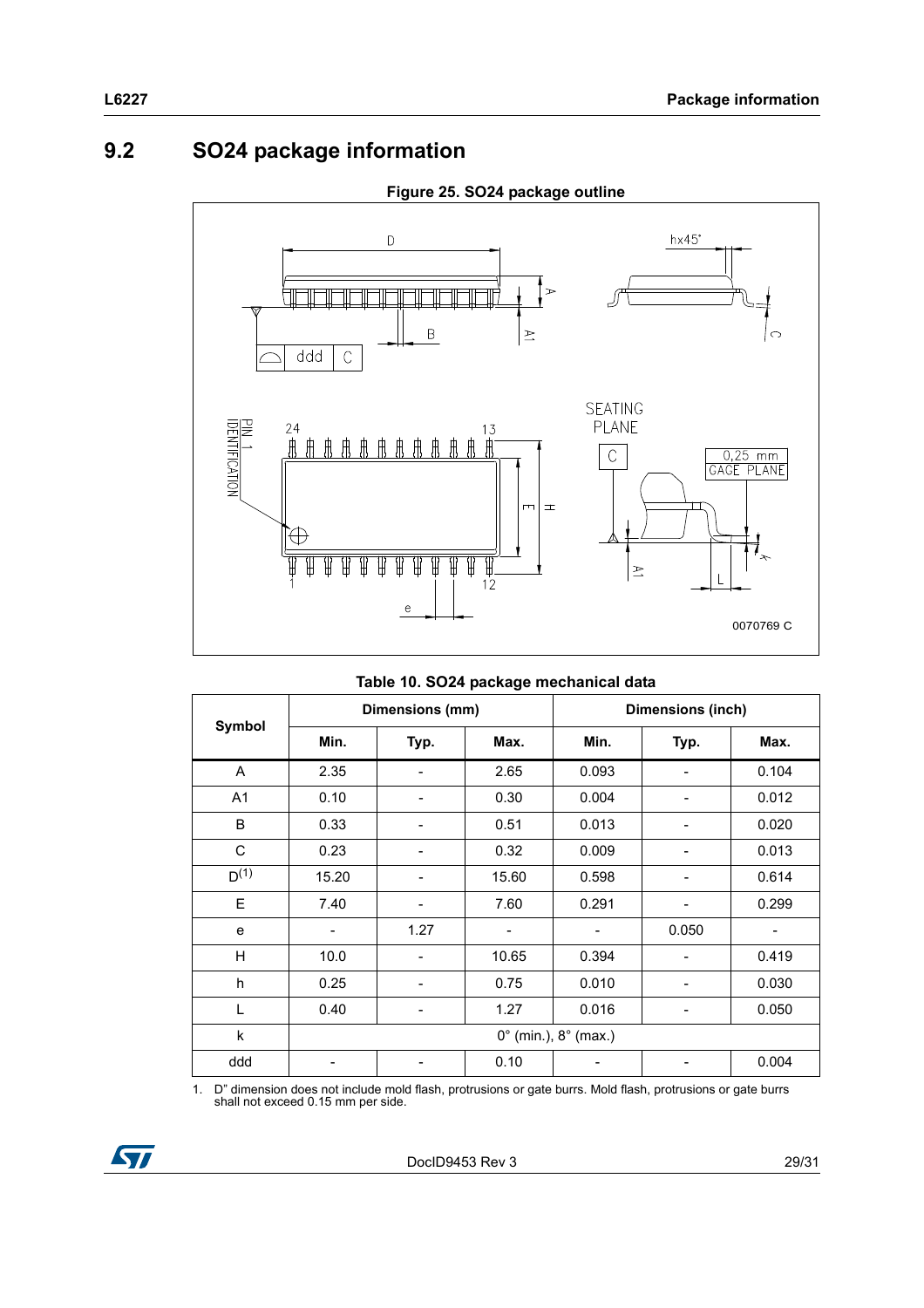# <span id="page-29-0"></span>**10 Revision history**

| <b>Date</b> | <b>Revision</b> | <b>Changes</b>                                                                                                                                                                                                                                                                                                                                                                                                                                                                                                                                                                                                                                                                                                                                                                                                                                                                                                                                                                                                                                                                                                                                                                                                                                                                                                                                                                                                                                                                                                                                                                                                                                                                                                                                                                                                                                                                                                                                                                                                                                                                                                                                                                                                                                                   |  |  |
|-------------|-----------------|------------------------------------------------------------------------------------------------------------------------------------------------------------------------------------------------------------------------------------------------------------------------------------------------------------------------------------------------------------------------------------------------------------------------------------------------------------------------------------------------------------------------------------------------------------------------------------------------------------------------------------------------------------------------------------------------------------------------------------------------------------------------------------------------------------------------------------------------------------------------------------------------------------------------------------------------------------------------------------------------------------------------------------------------------------------------------------------------------------------------------------------------------------------------------------------------------------------------------------------------------------------------------------------------------------------------------------------------------------------------------------------------------------------------------------------------------------------------------------------------------------------------------------------------------------------------------------------------------------------------------------------------------------------------------------------------------------------------------------------------------------------------------------------------------------------------------------------------------------------------------------------------------------------------------------------------------------------------------------------------------------------------------------------------------------------------------------------------------------------------------------------------------------------------------------------------------------------------------------------------------------------|--|--|
| 03-Sep-2003 | 1               | Initial release.                                                                                                                                                                                                                                                                                                                                                                                                                                                                                                                                                                                                                                                                                                                                                                                                                                                                                                                                                                                                                                                                                                                                                                                                                                                                                                                                                                                                                                                                                                                                                                                                                                                                                                                                                                                                                                                                                                                                                                                                                                                                                                                                                                                                                                                 |  |  |
| 18-Feb-2014 | $\overline{2}$  | Updated Section : Description on page 1 (removed "MultiPower-" from<br>"MultiPower-BCD technology".<br>Added Contents on page 2.<br>Updated Section 1: Block diagram (added section title, numbered and<br>moved Figure 1: Block diagram to page 3.<br>Added title to Section 2: Maximum ratings on page 4, added numbers and<br>titles from Table 1: Absolute maximum ratings to Table 3: Thermal data.<br>Added title to Section 3: Pin connections on page 6, added number and<br>title to Figure 2: Pin connections (top view), renumbered note 1 below<br>Figure 2, added title to Table 4: Pin description, renumbered note 1 below<br>Table 4.<br>Added title to Section 4: Electrical characteristics on page 8, added title<br>and number to Table 5, renumbered notes 1 to 4 below Table 5.<br>Renumbered Figure 3 and Figure 4.<br>Added title numbers to Section 5: Circuit description on page 11<br>(including Section 5.1 to Section 5.2). Removed "and $\mu$ C" from first<br>sentence of Section 5.2. Renumbered Table 6 and Table 7, added header<br>to Table 6 and Table 7. Renumbered Figure 5 to Figure 8.<br>Added title numbers to Section 6: PWM current control on page 14.<br>Renumbered Figure 9 to Figure 12. Added titles to Equation 1: on<br>page 16 till Equation 4: on page 16.<br>Added title numbers to Section 7: Slow decay mode on page 18<br>(including Section 7.1 and Section 7.2). Renumbered Figure 13 to<br>Figure 17.<br>Added title numbers to Section 8: Application information on page 22<br>(including Section 8.1 and Section 8.2). Renumbered Table 8, added<br>header to Table 8. Renumbered Figure 18 to Figure 24.<br>Updated Section 9: Package information on page 27 (added main title<br>and ECOPACK text. Added titles from Table 9: PowerSO36 package<br>mechanical data to Table 11: SO24 package mechanical data and from<br>Figure 25: PowerSO36 package outline to Figure 27: SO24 package<br>outline, reversed order of named tables and figures. Removed 3D figures<br>of packages, replaced 0.200 by 0.020 inch of max. B value in Table 11).<br>Added cross-references throughout document.<br>Added Section 10: Revision history and Table 12.<br>Minor modifications throughout document. |  |  |
| 03-Oct-2018 | 3               | Removed PowerDIP24 package from the whole document.<br>Removed "T <sub>i</sub> " from Table 2 on page 4.<br>Minor modifications throughout document.                                                                                                                                                                                                                                                                                                                                                                                                                                                                                                                                                                                                                                                                                                                                                                                                                                                                                                                                                                                                                                                                                                                                                                                                                                                                                                                                                                                                                                                                                                                                                                                                                                                                                                                                                                                                                                                                                                                                                                                                                                                                                                             |  |  |

#### **Table 11. Document revision history**